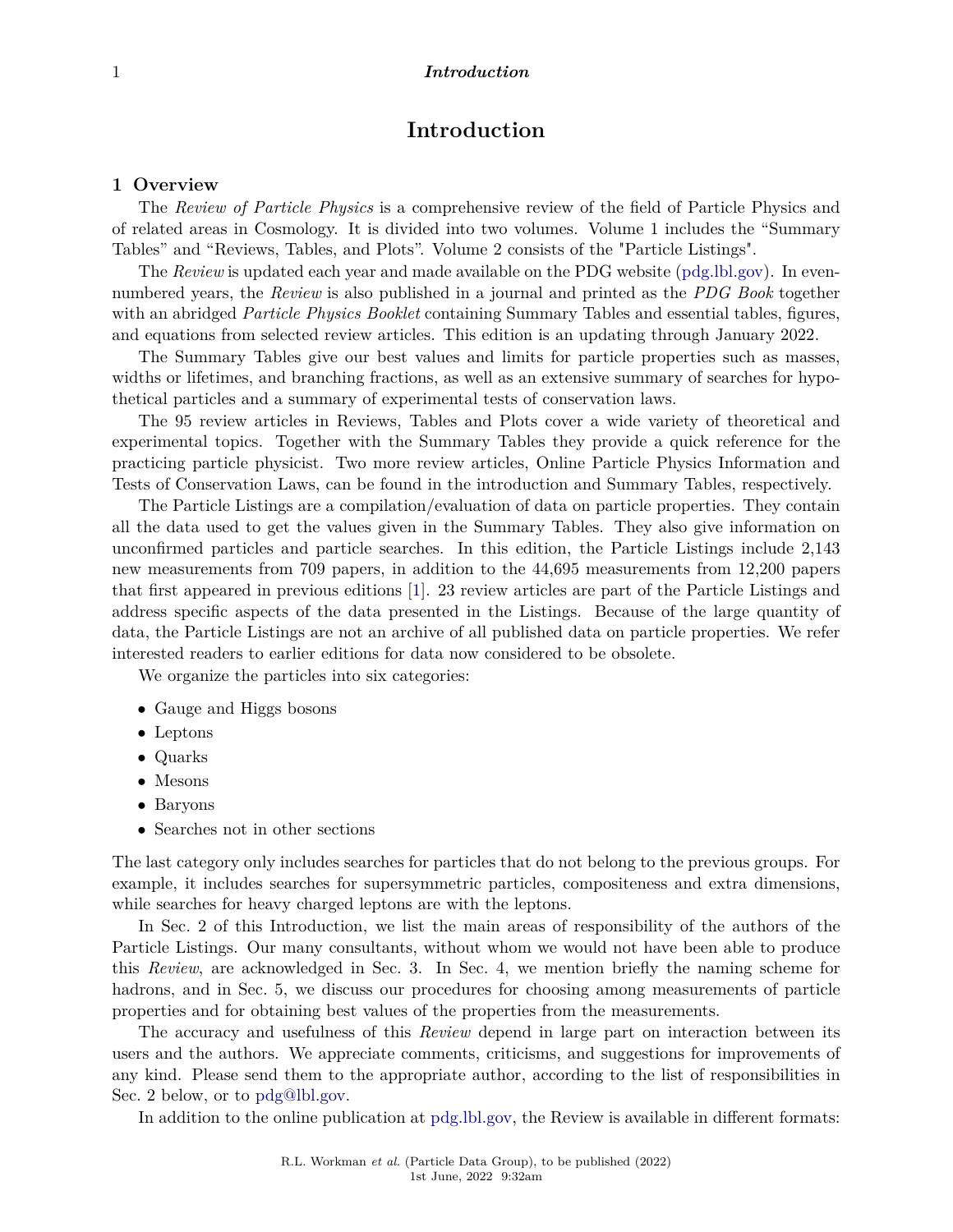- The printed *PDG Book* includes volume 1 only, *i.e.* it contains the Summary Tables and most review articles. Since the 2016 edition [\[2\]](#page-19-1) the detailed tables from the Particle Listings are no longer printed.
- The *Particle Physics Booklet* includes the Summary Tables plus essential tables, figures, and equations from selected review articles. Starting with the Booklets of the 2018 edition, we have excluded most text and explanations in order to revert back to a more pocket-sized format. The Booklet is available in print, as a web version optimized for use on phones, and as an Android app (see [pdg.lbl.gov/booklet\)](https://pdg.lbl.gov/booklet/).
- *pdgLive* [\(pdgLive.lbl.gov\)](https://pdgLive.lbl.gov/) is a web application giving more interactive access to PDG data than the static web pages and PDF files that are also available.
- Files that can be downloaded from the PDG website include a table of masses, widths, and PDG Monte Carlo particle ID numbers; PDF files of volume 1 (PDG Book), volume 2 (Particle Listings) and Booklet; individual review articles; all figures; and an archive file containing the complete PDG website (except for pdgLive).

Copies of the *PDG Book* or the *Particle Physics Booklet* can be ordered from our website or directly at [pdg.lbl.gov/order.](https://pdg.lbl.gov/order) For special requests only, please email [pdg@lbl.gov](mailto:pdg@lbl.gov) in North and South America, Australia, and the Far East, and [pdg-products@cern.ch](mailto:pdg-products@cern.ch) in all other areas.

This *Review* is considered to be a single comprehensive review of particle physics and related areas. Therefore we prefer that it be cited as a whole, rather than citing *e.g.* an individual review article that is part of this *Review*. For the 2022 edition, the proper citation is:

R.L. Workman *et al.* (Particle Data Group), to be published (2022).

If you wish to refer to a specific part of the *Review*, for example to the Higgs boson review article, the following form should be used:

*Status of Higgs Boson Physics* in R.L. Workman *et al.* (Particle Data Group), to be published (2022).

### **2 Particle Listings responsibilities**

\* Asterisk indicates the people to contact with questions or comments about Particle Listings sections.

• Gauge and Higgs bosons

| $\gamma$     | A. Bettini, D.E. Groom*                 |
|--------------|-----------------------------------------|
| Gluons       | R.M. Barnett,* A.V. Manohar             |
| Graviton     | A. Bettini,* D.E. Groom                 |
| W, Z         | M. Grünewald,* A. Gurtu*                |
| Higgs bosons | S. Heinemeyer,* K. Hikasa, J. Tanaka    |
| Heavy bosons | R. Bonventre,* K.A. Olive, M. Tanabashi |
| Axions       | K.A. Olive, G. Raffelt,* F. Takahashi   |

• Leptons

| <b>Neutrinos</b>      | M. Goodman, C.-J. Lin,* K. Nakamura, |
|-----------------------|--------------------------------------|
|                       | K.A. Olive, A. Piepke                |
| Double- $\beta$ decay | A. Piepke, A. Bettini*               |
| $e, \mu$              | A. Bettini,* C. Grab                 |
| $\tau$                | A. Lusiani, K. Mönig*                |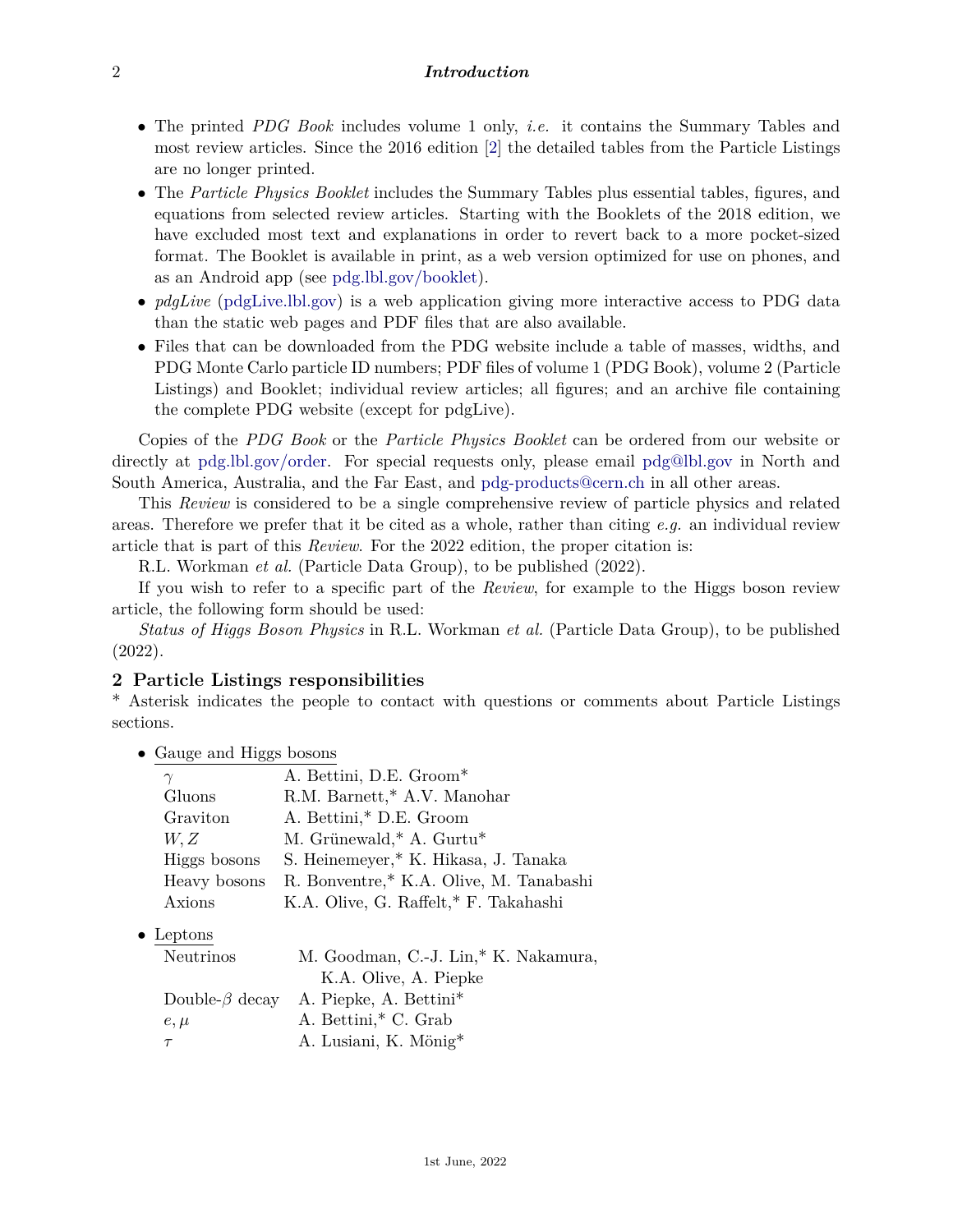| Quarks                                             |                                           |  |
|----------------------------------------------------|-------------------------------------------|--|
| Quarks<br>R.M. Barnett,* A.V. Manohar              |                                           |  |
| Top quark                                          | W.-M. Yao,* Y. Sumino                     |  |
| b', t'                                             | W.-M. Yao,* Y. Sumino                     |  |
| Free quark                                         | A. Bettini,* C.-J. Lin                    |  |
| Mesons                                             |                                           |  |
| $\pi, \eta$                                        | A. Bettini,* C. Grab                      |  |
| Unstable mesons                                    | C. Amsler,* T. Gutsche, C. Hanhart,       |  |
|                                                    | J.J. Hernández-Rey, C. Lourenco,          |  |
|                                                    | A. Masoni, M. Mikhasenko,                 |  |
|                                                    | R.E. Mitchell, S. Navas,                  |  |
|                                                    | C. Patrignani, S. Spanier,                |  |
|                                                    | G. Venanzoni, V. Vorobyev                 |  |
| $K$ (stable)                                       | G. D'Ambrosio, C.-J. Lin*                 |  |
| D.M. Asner, R. Bonventre,<br>$D$ (stable, no mix.) |                                           |  |
|                                                    | J. Rademacker, D. Robinson*               |  |
| $D^0$ mixing                                       | D.M. Asner, R. Bonventre,                 |  |
|                                                    | J. Rademacker, D. Robinson*               |  |
| $B$ (stable)                                       | A. Cerri,* P. Eerola, M. Kreps,           |  |
|                                                    | Y. Kwon, W.-M. Yao*                       |  |
| Baryons                                            |                                           |  |
| Stable baryons                                     | C. Grab, D. Robinson*                     |  |
| Unstable baryons                                   | V. Burkert, V. Crede, U. Thoma,           |  |
|                                                    | L. Tiator, R.L. Workman*                  |  |
| Charmed baryons                                    | R. Bonventre, J. Rademacker, D. Robinson* |  |
| Bottom baryons                                     | A. Cerri,* P. Eerola, M. Kreps,           |  |
|                                                    | Y. Kwon, W.-M. Yao*                       |  |
| $\bullet$ Miscellanoues searches                   |                                           |  |
| Monopole                                           | A. Bettini,* D. Milstead                  |  |
| Supersymmetry                                      | H.K. Dreiner,* I.-A. Melzer-Pellmann,     |  |
|                                                    | A. de Gouvêa, K.A. Olive, I. Vivarelli    |  |
| Technicolor                                        | K. Agashe,* K.A. Olive, M. Tanabashi      |  |
| Compositeness                                      | M. Tanabashi, J. Terning*                 |  |
| Extra Dimensions                                   | T. Gherghetta, K.A. Olive,                |  |
|                                                    | $D.$ Robinson <sup>*</sup>                |  |
| WIMP, DM, Other                                    | H. Baer, A. Bettini,* W.-M. Yao*          |  |

## **3 Consultants**

The Particle Data Group benefits greatly from the assistance of hundreds of physicists who are asked to referee review articles and verify every piece of data entered into this *Review*. Of special value is the advice of the PDG Advisory Committee, which meets biennially and thoroughly reviews all aspects of our operation. The members of the 2022 committee are:

- S. Demers (Yale)
- D. d'Enterria (CERN)
- J. Frieman (FNAL)
- L. Hall (UC Berkeley/LBNL)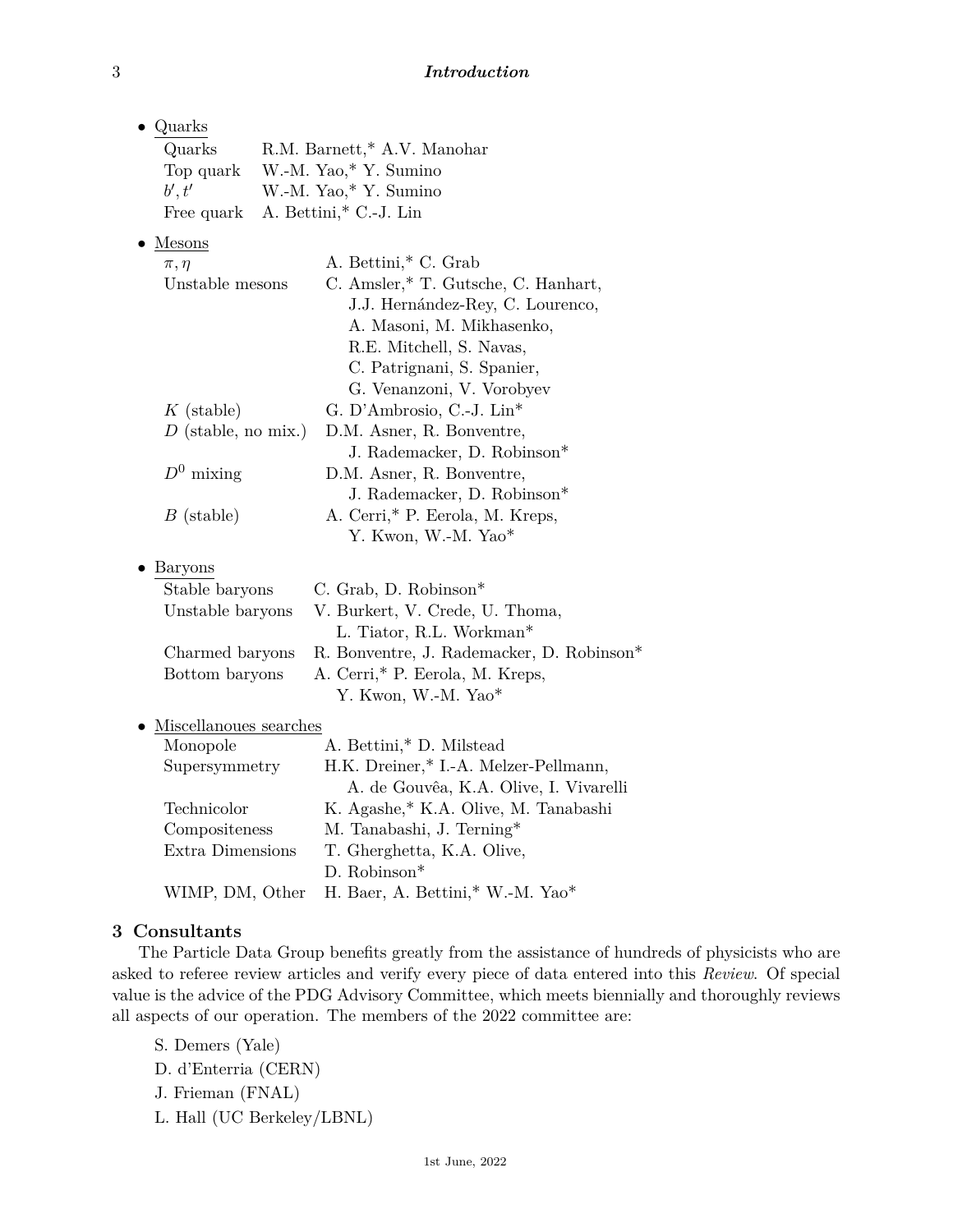- T. Nakada (EPFL)
- M. Yokoyama (Tokyo)
- Q. Zhao (IHEP Beijing)

We have especially relied on the expertise of the following people for advice on particular topics:

- K.N. Abazajian (UC Irvine)
- I. Abt (MPI Munich)
- R. Acciarri (FNAL)
- M. Achasov (Budker Inst., Novosibirsk)
- E.G. Adelberger (FNAL)
- J. Aebischer (Munich Tech. U.)
- F. Afzal (Bonn U.)
- M. Aleksa (CERN)
- P. Alvarez (CERN)
- L. Alvarez-Ruso (IFIC, Valencia)
- L. An (CERN)
- A. Antognini (ETH Zurich)
- F. Anulli (INFN, Rome)
- E. Aprile (Columbia U.)
- F. Archilli (CERN)
- G. Arduini (CERN)
- C. Armand (LAPTH)
- E. Armengaud (CEA Saclay, DSM/IRFU/SPP)
- M. Artuso (Syracuse U.)
- P. Athron (Nanjing U.)
- Avnish (Physics U. Bhubaneswar)
- G. Azuelos (U. de Montreal)
- P. Azzurri (INFN, Pisa)
- C. Balazs (Monash U.)
- A. Baldini (INFN, Pisa)
- A. Ball (CERN)
- D. Barney (CERN)
- R. Beck (Bonn U.)
- O. Behnke (DESY, Hamburg)
- V. Belyaev (ITEP)
- G. Bertone (Amsterdam U.)
- M. Bettler (CERN)
- T. Biekötter (DESY, Hamburg)
- T. Blum (UConn)
- S. Bolognesi (CERN)
- A. Bolz (Heidelberg U.)
- M. Bona (QMUL)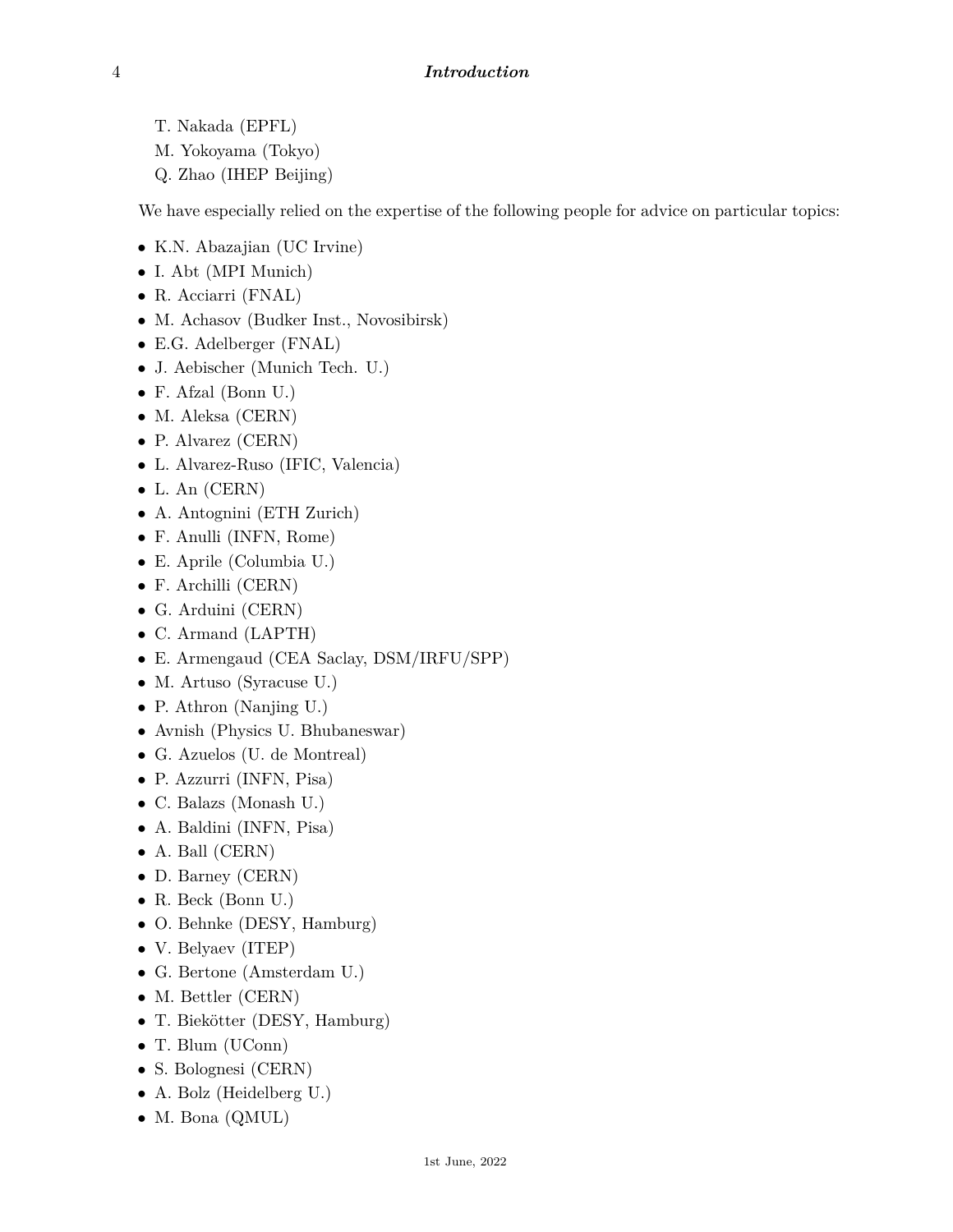- A. Bondar (Budker Inst., Novosibirsk)
- M. Borsato (CERN)
- M. Boulay (Carleton U.)
- A. Boyarsky (Leiden U.)
- P. Brady (Wisconsin U.)
- E. Bratkovskaya (GSI Darmstadt; Frankfurt U.)
- J.E. Brau (Oregon U.)
- R.A. Briere (Carnegie Mellon U.)
- J. Brod (U. of Cincinnati)
- J. Brodzicka (IFJ PAN)
- G. Brooijmans (Columbia U.)
- R. Bruce (CERN)
- O. Bruning (CERN)
- D.A. Bryman (TRIUMF)
- A. Buckley (Glasgow U.)
- A. Buras (Munich Tech. U.)
- A. Cabrera (APC, Paris)
- L. Calibbi (NKU)
- J. Camalich (IAC)
- I. Campos Plasencia (CSIC)
- P. Carenza (Stockholm U.)
- T. Carli (CERN)
- N. Cartiglia (INFN, Torino)
- G. Casarosa (Pisa U.; INFN, Pisa)
- V. Cavaliere (BNL)
- G. Cavallero (CERN)
- G. Cavoto (Rome U.; INFN, Rome)
- S. Cebrian Guajardo (U. de Zaragoza)
- M. Cepeda (CIEMAT)
- F. Cerutti (LBNL)
- M. Charles (CNRS)
- A.E. Chavarria (U. Washington)
- K. Chen (Taiwan National U. Physics Dep.)
- Y. Chen (MIT)
- D. Chiesa (Milano-Bicocca U.; INFN, Milano-Bicocca)
- V. Chobanova (CERN)
- J. Chou (Rutgers U.)
- M. Cirelli (LPTHE, Paris)
- C. Clement (Stockholm U.)
- G. Colangelo (Bern U.)
- J.I. Collar (Chicago U.)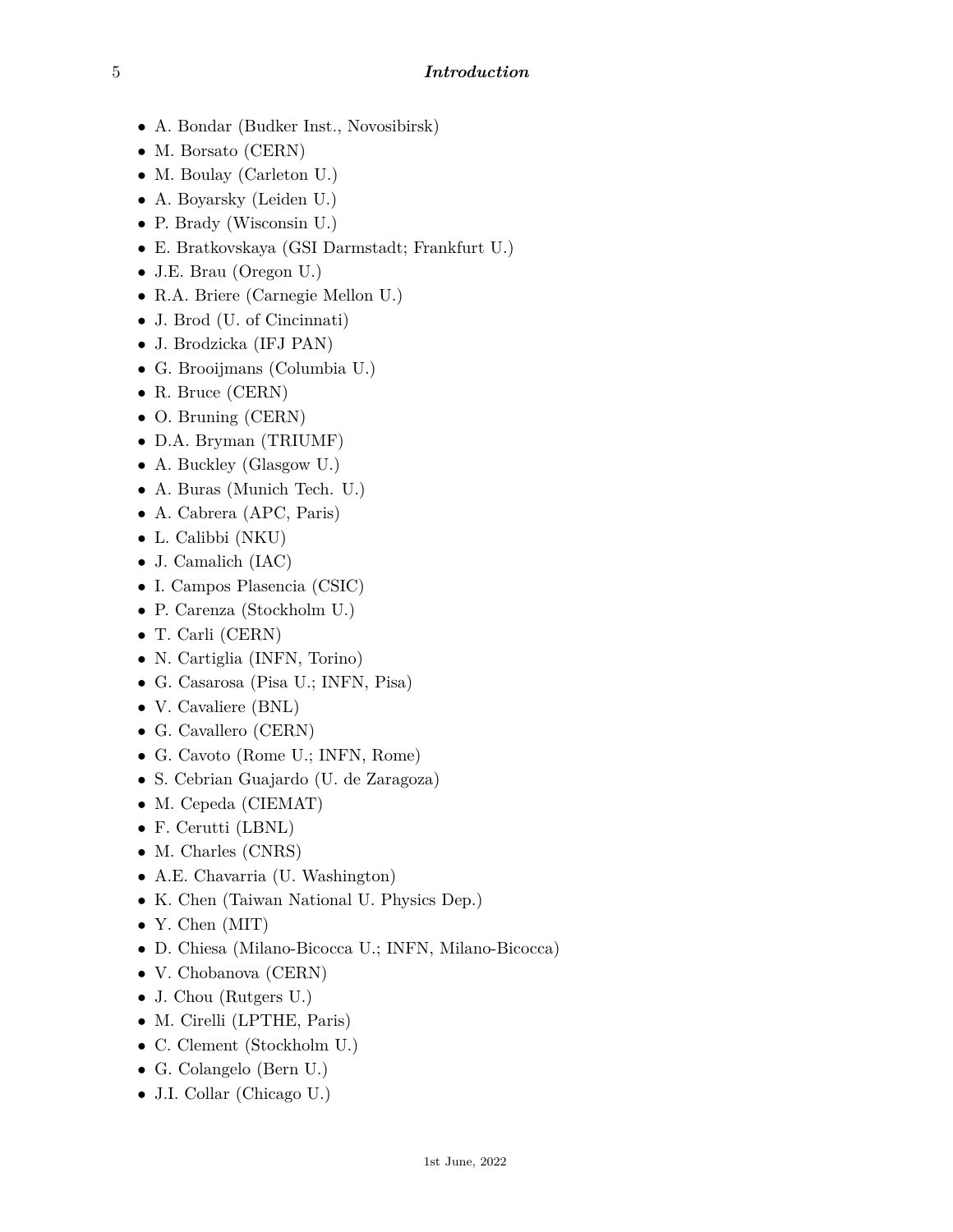- P. Coloma (UAM/CSIC, U. Autónoma de Madrid)
- N. Crisosto (U. Washington)
- P. Crivelli (ETH Zurich)
- A. Cukierman (Stanford U.; SLAC)
- J.P. Cumalat (Colorado U.)
- A. Dainese (INFN, Padua)
- S. Dalla Torre (SISSA/INFN, Trieste)
- J. Dalseno (Santiago de Compostela U.)
- J. Darling (Colorado U.)
- C. Da Via (Manchester U.)
- C. Davies (Glasgow U.)
- A. De Angelis (INFN, Padova)
- C. De La Taille (OMEGA-CNRS-Ecole Polytechnique)
- M. Delmastro (CERN; LAPP)
- Z. Demiragli (Boston U.)
- P.B. Denton (BNL)
- F. Deppisch (UCL)
- A. Derbin (NRC Kurchatov Inst. PNPI)
- A. Di Domenico (INFN, Rome)
- L. Dong (IHEP)
- A. Dragone (SLAC)
- J.J. Dudek (IReS)
- K. Dundas (Columbia U.)
- M. Dunford (CERN)
- B. Dutta (TAMU)
- V. Dutta (UC Santa Barbara)
- D.A. Dwyer (LBNL)
- S.R. Elliott (LANL)
- K. Ellis (Durham U.)
- C. Englert (Glasgow U.)
- D. Epifanov (Budker Inst., Novosibirsk)
- J. Erdmann (TU)
- S. Esen (CERN)
- R. Essig (YITP, Stony Brook)
- I. Esteban (Ohio State U.)
- J. Estrada (FNAL)
- P. Everaerts (MIT)
- S. Fang (IHEP Beijing)
- M. Fedderke (Stanford U.)
- T. Ferber (KIT)
- A. Ferrari (CERN)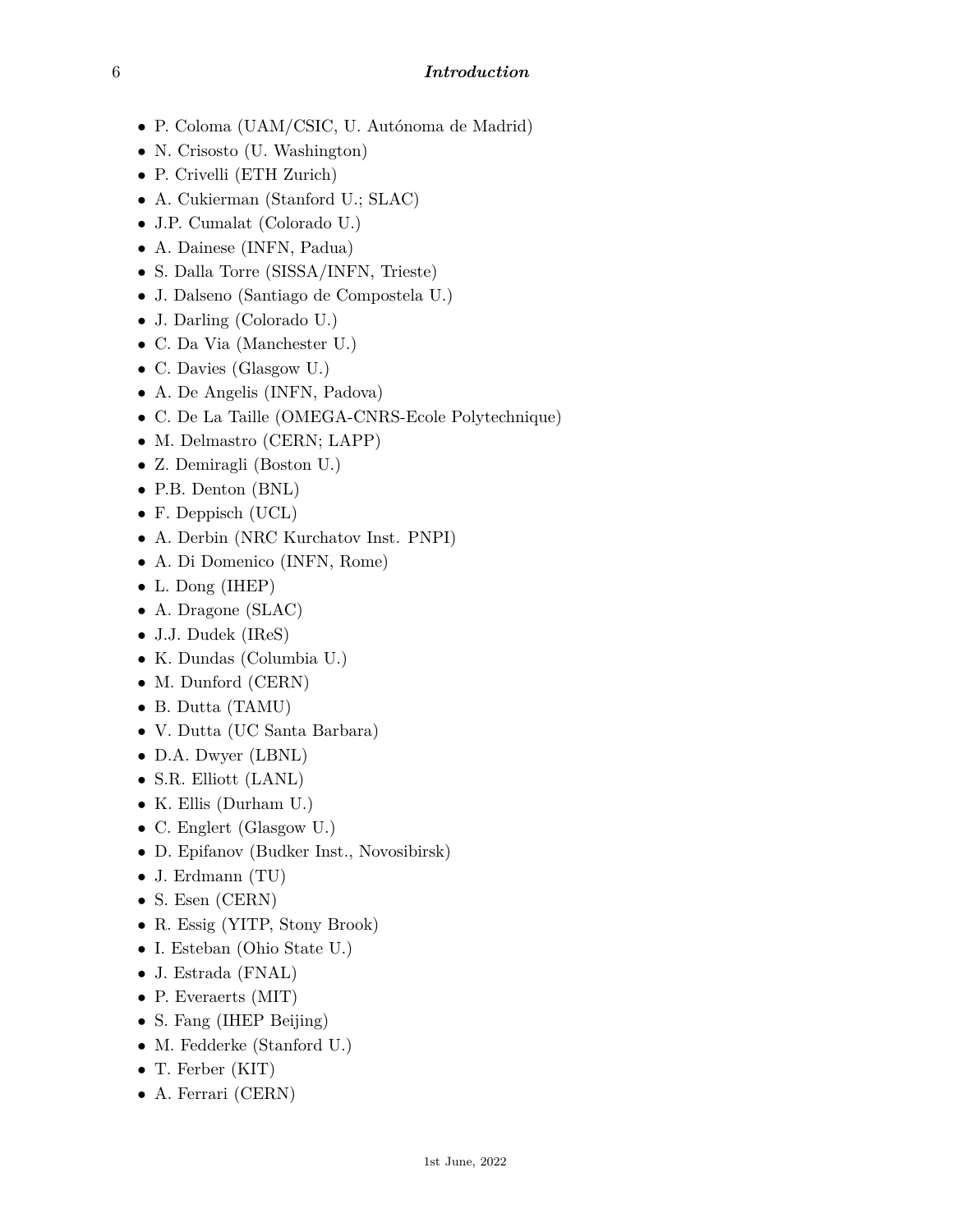- A. Ferrari (Uppsala U.)
- C. Finley (Stokholm U.)
- W. Fischer (BNL)
- P. Fonte (LIP)
- J. Formaggio (MIT)
- S. Forte (INFN, Milano-Bicocca)
- M. Frank (Concordia U.)
- S. Friedrich (LLNL)
- T. Fujii (Kyoto U.)
- K. Fujikura (UTokyo)
- E. Gabriel (CERN)
- P. Gambino (INFN, Torino)
- J. Gao (IHEP Beijing)
- Y. Gao (IHEP Beijing)
- O. Gaponenko (INR, Moscow)
- R. Garisto (APS)
- M. Garny (Munich Tech. U.)
- A. Gasparian (Jefferson Lab)
- C. Gatti (INFN, LNF)
- P. Gauzzi (INFN, Rome; Rome U. Sapienza)
- M. Gazdzicki (CERN)
- S. Ghosh (Yale U.)
- M. Giovannozzi (CERN)
- T.A. Girard (Lisbon U.)
- C. Giunti (INFN, Torino)
- L. Gladilin (SINP)
- S. Gleyzer (Alabama U.)
- V. Gligorov (CNRS)
- S.N. Gninenko (Russian Academy of Sciences)
- J. Gomez Cadenas (DIPC)
- G. Gomez-Ceballos (CERN)
- J. Goodman (U. Maryland)
- M. Goodsell (LPTHE, Paris)
- S.A. Gottlieb (Indiana U.)
- P. Govoni (INFN, Milano-Bicocca)
- P. Grabmayr (Tübingen U.)
- G. Gratta (Stanford U.)
- E. Graziani (INFN, Rome)
- P. Guzowski (Manchester U.)
- C. Gwenlan (Phys. Dep. Oxford U.)
- F. Halzen (Wisconsin U.)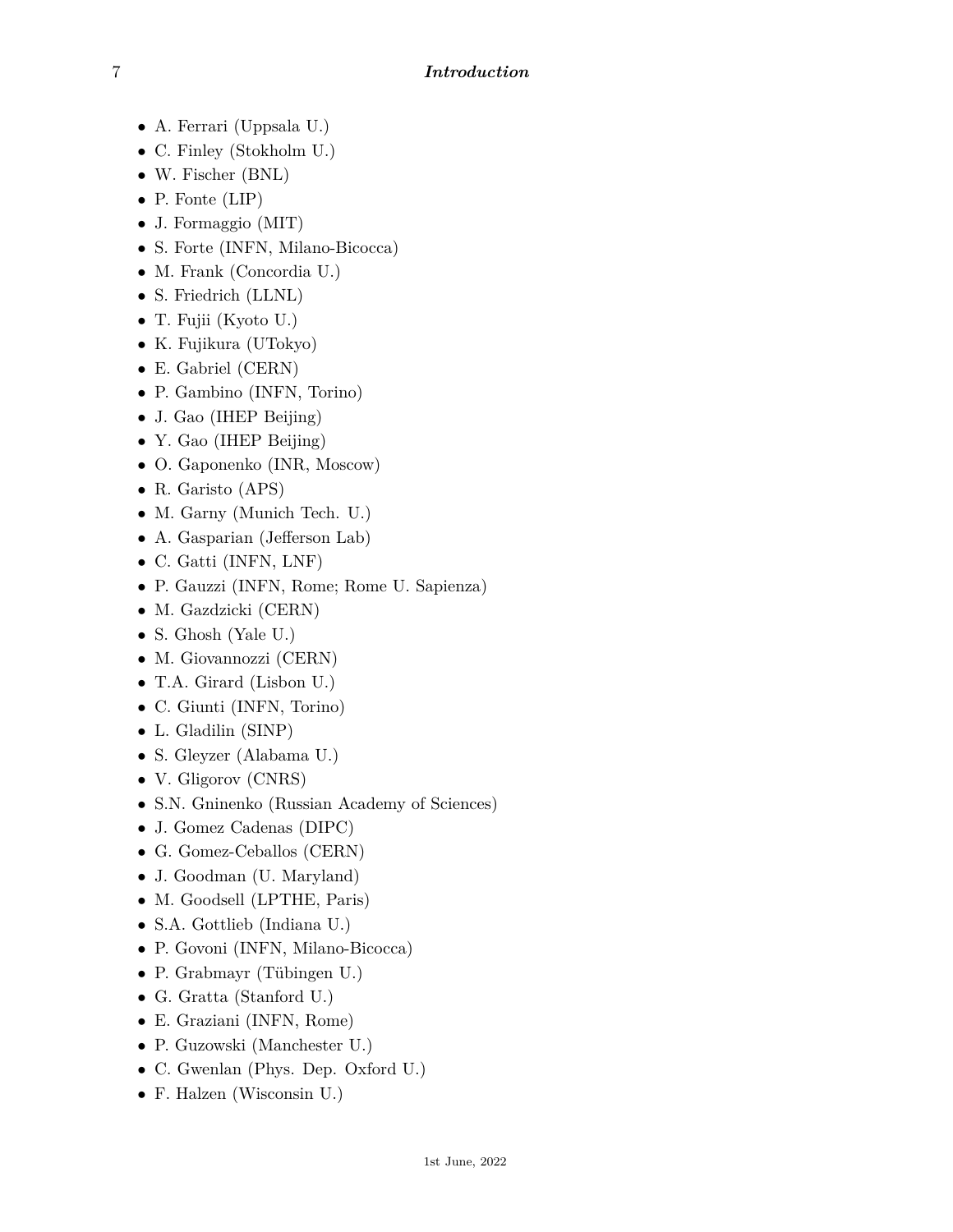- S. Hannestad (Aarhus U.)
- F.A. Harris (Hawaii U.)
- F. Hartmann (KIT)
- J. He (CERN)
- B. Heacock (NIST)
- A. Heijboen (NIKHEF)
- W. Heil (JGU, Mainz)
- B. Heinemann (DESY, Hamburg; Freiburg U.)
- F. Heisse (MPIK)
- J. Heitger (WWU)
- K.H. Hicks (Ohio State U.)
- A. Hinzmann (Hamburg U.)
- F. Hiskens (School of Phys. U. of Melbourne)
- A. Hoang (HEPHY, Vienna)
- M. Hoferichter (Bern U.)
- N. Houston (BJUT)
- T. Huege (KIT)
- T. Ikeda (Kyoto U.)
- N. Ilic (Toronto U.)
- S. Ito (Osaka U.)
- L. Jacob (LPSC, IN2P3)
- N. Jafari (DESY, Zeuthen)
- C. James (CIRA)
- B. Jayatilaka (FNAL)
- L. Jeanty (CERN)
- I. John (Stokholm U.)
- D. Johnson (CERN)
- B. Jose (Adelaide U.)
- A. Jung (Purdue U.)
- N. Jurik (CERN)
- A. Juste (IFAE; ICREA, Barcelona)
- M. Kagan (SLAC)
- A. Kahn (MPIK)
- D. Karlen (Victoria U.)
- S. Karshenboim (Pulkovo Obs., St.Petersburg)
- K. Kawagoe (Kyushu U.)
- O. Kepka (CERN)
- S. Kim (Seoul National U.)
- Y. Kim (IBS, Daejeon)
- K. Kirch (ETH Zurich)
- R. Klanner (DESY, Hamburg)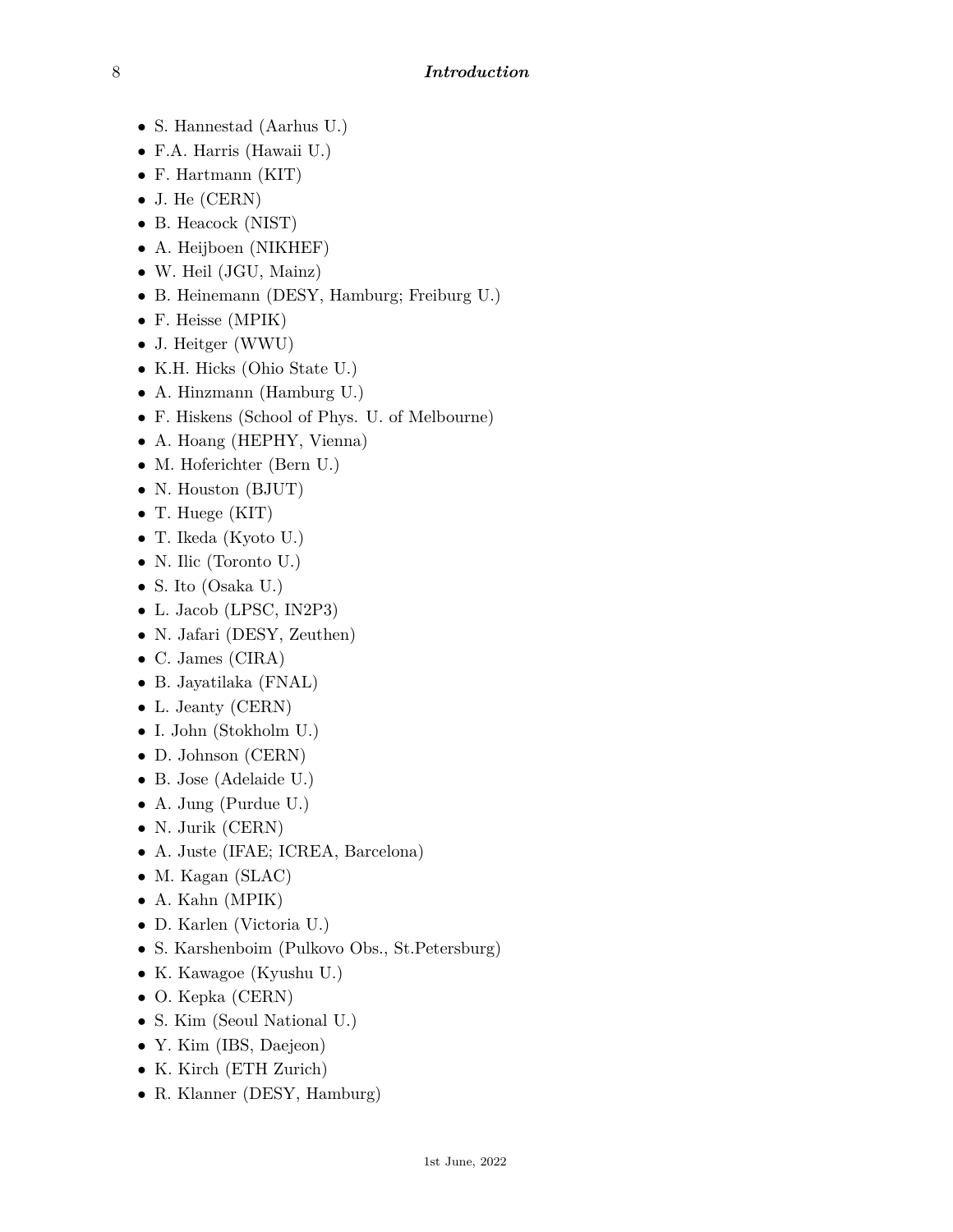- M. Knecht (CPT, Marseille)
- B. Ko (IBS, Daejeon)
- Y. Kolomensky (LBNL)
- B. Kopf (Ruhr U. Bochum)
- A. Kopylov (INR, Moscow)
- U. Kose (ETH Zurich)
- T. Koseki (KEK)
- S. Kraml (LPSC, Grenoble)
- N. Krasnikov (INR, Moscow; JINR, Dubna)
- G. Kribs (Oregon U.)
- A. Krieger (LBNL)
- P. Krokovny (Budker Inst., Novosibirsk)
- A. Kronfeld (FNAL)
- C. Lange (CERN)
- F. Lanusse (CEA Saclay)
- C. Lazzeroni (Birmingham U.)
- K. Leney (Southern Methodist U.)
- A. Lenz (Siegen U.)
- O. Leroy (CPPM Marseille)
- H. Li (IHEP Beijing)
- P. Li (Heidelberg U.)
- J. Libby (Indian Inst. Tech., Madras)
- E. Lisi (INFN, Bari)
- L. Lista (INFN, Napoli U.)
- J. Liu (School of Physics, Peking U.)
- J. Liu (SJTU)
- S. Lloyd (Phys. Dep. Durham U.)
- L. Longke (DESY, Hamburg)
- S. Lowette (ULB, Brussels)
- G. Lucente (INFN, Bari)
- M. Lucio (Santiago de Compostela U.)
- X. Luo (UC Santa Barbara)
- H. Ma (IHEP Beijing)
- F. Mahmoudi (IP2I, Lyon)
- P. Maksimovic (Johns Hopkins U.)
- B. Malaescu (LPNHE Paris)
- R. Manzoni (ETH Zurich)
- A. Marchionni (FNAL)
- M. Margoni (INFN, Padova)
- F. Marianna (LPNHE Paris)
- D. Marsh (King's Coll. London)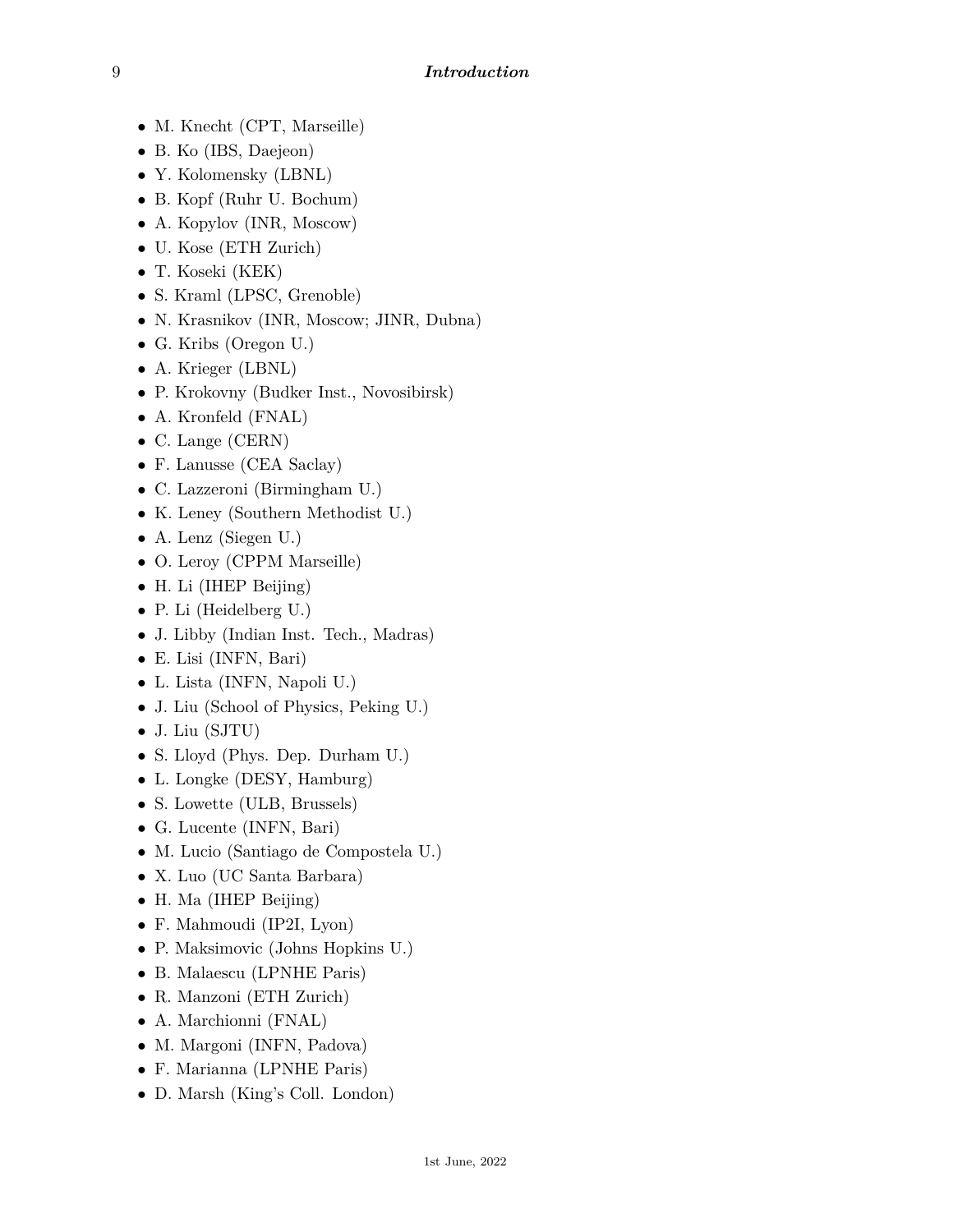- C. Marshall (Rochester U.)
- M. Martinez-Perez (IFAE)
- T. Masubuchi (UTokyo)
- A. Mathad (ETH Zurich)
- M. Mazziotta (INFN, Bari)
- M. Mihovilovic (Jozef Stefan Inst.)
- C. Milardi (INFN, LNF)
- E. Minucci (CERN)
- R. Mizuk (MIPT Moscow)
- S. Moch (Hamburg U.)
- R.N. Mohapatra (U. Maryland)
- P. Mohr (NIST)
- D. Moore (Yale U.)
- M. Morello (SNS, Pisa)
- S. Moriyama (ICRR)
- V.M. Mostepanenko (Pulkovo Obs., St.Petersburg)
- M. Mulder (CERN)
- E. Myers (Florida State U.)
- B. Nachman (LBNL)
- P. Nadav (Stanford U.)
- P. Naik (Bristol U.)
- S. Narison (Montpellier U.)
- K. Ng  $(MIT)$
- J. Nico (NIST)
- V. Obraztsov (IHEP, Protvino)
- A. Ochi (Kobe U.)
- H.B. O'Connell (FNAL)
- S. OGURI (JAXA)
- C. O'Hare (Sydney U.)
- K. Oide (KEK)
- F. Olness (Southern Methodist U.)
- P.E. Onyisi (Texas U. Austin)
- W. Ootani (ICEPP, UTokyo)
- G. Orebi Gann (LBNL)
- J.L. Ouellet (MIT)
- L. Pagnanini (GSSI)
- A. Palano (INFN, Bari)
- N. Palanque-Delabrouille (Paris U.)
- L. PDG-BMesons-verifiers (CERN)
- P. Pedroni (INFN, Pavia)
- H. Peiris (UCL; Stockholm U.)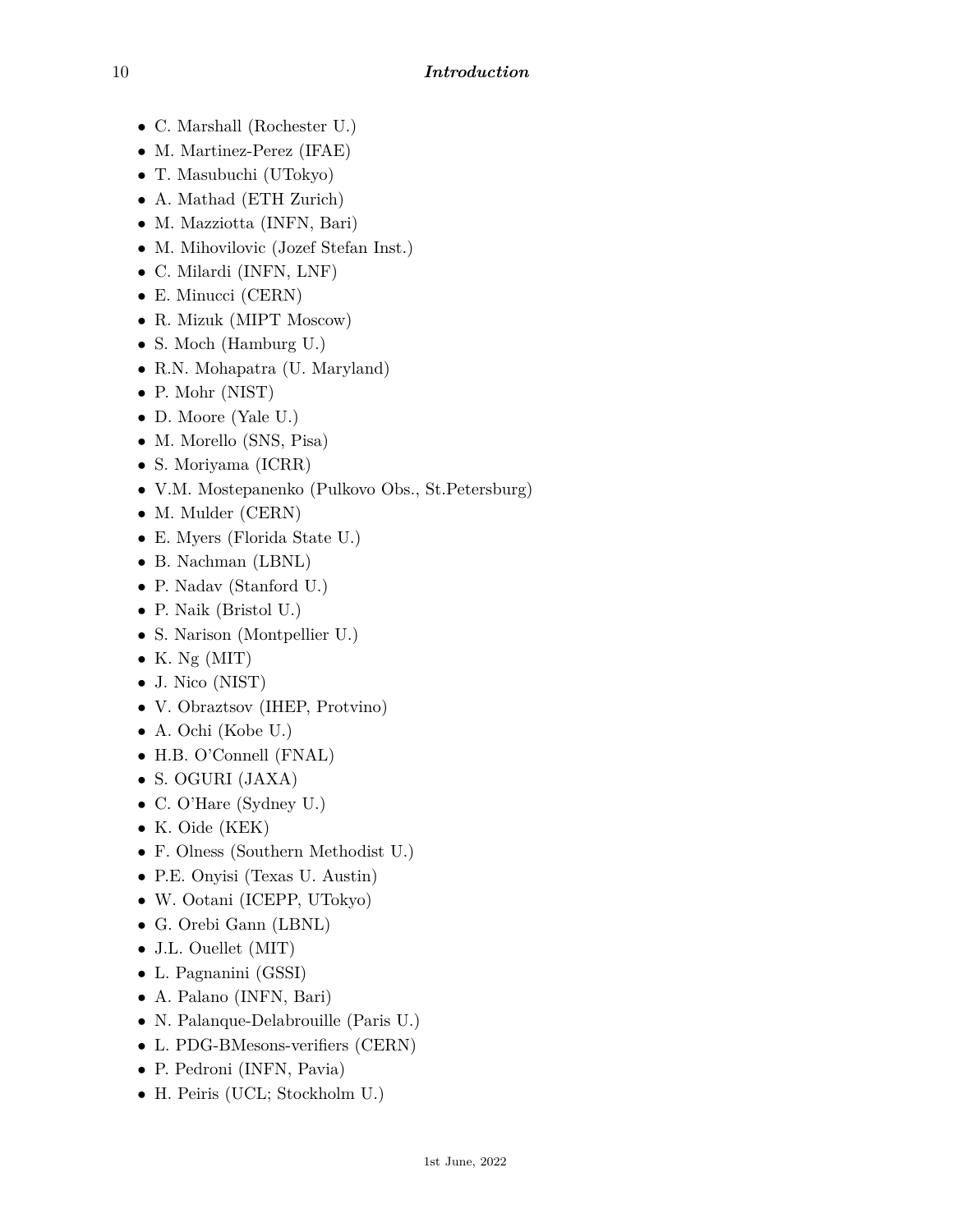- J.R. Pelaez (UCM, Madrid)
- M. Peruzzi (CERN)
- F. Petricca (MPI Munich)
- M. Pierini (CERN)
- L. Piilonen (Virginia Tech)
- P. Piminov (Budker Inst., Novosibirsk)
- T. Plehn (Heidelberg U.)
- S. Polikarpov (MEPhI Moscow)
- I. Polyakov (Syracuse U.)
- A. Pompili (INFN, Bari)
- A. Popov (IHEP, Protvino)
- W. Porod (Würzburg U.)
- J. Pradler (HEPHY, Vienna)
- G. Pugliese (INFN, Bari)
- A. Read (Oslo U.)
- A. Rebhan (TU Vienna)
- M. REGIS (INFN, Torino; Torino U.)
- F. Resnati (ETH Zurich)
- J. Richard (IP2I, Lyon)
- C.D. Roberts (Nanjing U.)
- A. Rodas (UCM, Madrid)
- M. Rotondo (INFN, Frascati)
- T. Roussy (Colorado U.)
- G. Ruggiero (Lancaster U.)
- T. Saab (Florida State U.)
- B. Safdi (UC Berkeley)
- R. Salerno (CNRS)
- D. Salvat (Indiana U.)
- N. Saoulidou (Athens U.)
- A.V. Sarantsev (Bonn U.)
- M. Sarsa (U. de Zaragoza)
- K. Schmidt-Hoberg (DESY, Hamburg)
- M. Schott (JGU, Mainz)
- S. Schramm (Geneva U.)
- K. Schutz (MIT; McGill U.)
- C. Schwanda (HEPHY, Vienna)
- B. Schwingenheur (MPIK)
- S. Scorza (Adelaide U.)
- Y.K. Semertzidis (IBS, Daejeon; KAIST)
- S. Seo (IBS, Daejeon)
- A.P. Serebrov (Petersburg Nuclear Phys. Inst.)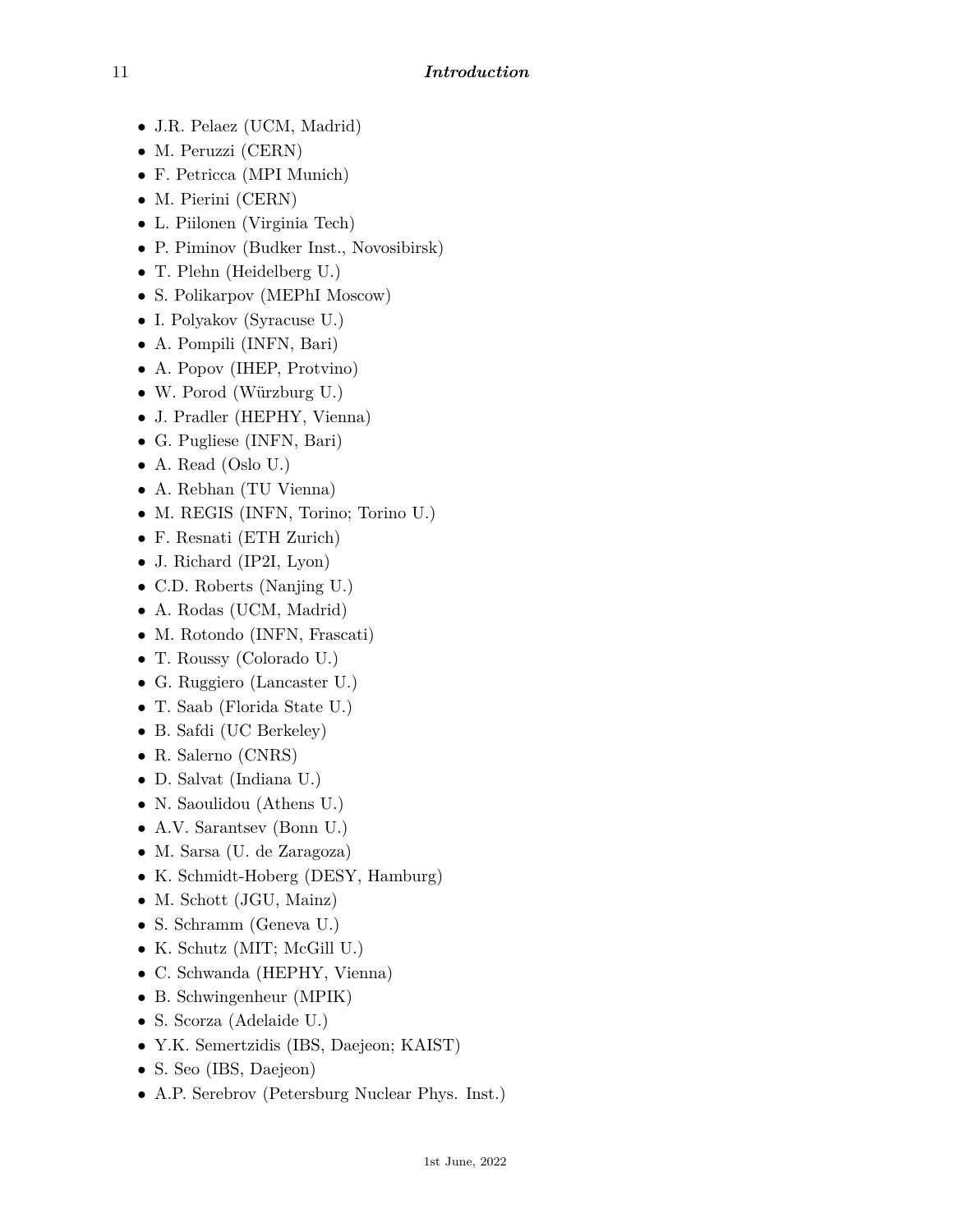- L. Sestini (INFN, Padua)
- L. Shao (Beijng U. Kavli Inst. for Astronomy and Astrophysics)
- D. Shwartz (Budker Inst., Novosibirsk)
- C.V. Sierra (CERN)
- R. Simoniello (CERN)
- S. Simula (INFN, Rome)
- J. Smiga (JGU, Mainz; GSI Darmstadt)
- E. Smith (CERN)
- J. Sobczyk (Wrocław U.)
- F. Spano (RHUL)
- J. Steggemann (ETH Zurich)
- L. Sun (ANU)
- A. Sushkov (Boston U.)
- A. Suzuki (LBNL)
- E.S. Swanson (Pittsburgh U.)
- R. Tesarek (FNAL)
- J. Thaler (MIT)
- D. Tonelli (Trieste U.)
- D. Tovey (Sheffield U.)
- N. Tran (FNAL)
- R. Trotta (Imperial Coll. Physics Dep.)
- Y. Tsai (UC Irvine)
- J. Tyson (UC Davis)
- S. Ulmer (RIKEN)
- Y. Unno (KEK)
- P.L. Vahle (William and Mary Coll.)
- R.G. Van De Water (LANL)
- D. Vanegas (UdeMedellín)
- C. van Eldik (Erlangen U.)
- R. Van Kooten (Indiana U.)
- D. Veberic (KIT)
- J. Vlimant (CALTECH)
- B. von Krosigk (Hamburg U.; KIT)
- M. Vos (IFIC, Valencia)
- D. Wang (School of Physics, Peking U.)
- N. Wardle (Imperial Coll. Physics Dep.)
- A. Watson (Leeds U.)
- G. Watt (Durham U.)
- M. Weber (Bern U.)
- R. Wendell (Kyoto U.)
- A.P. White (Texas U.)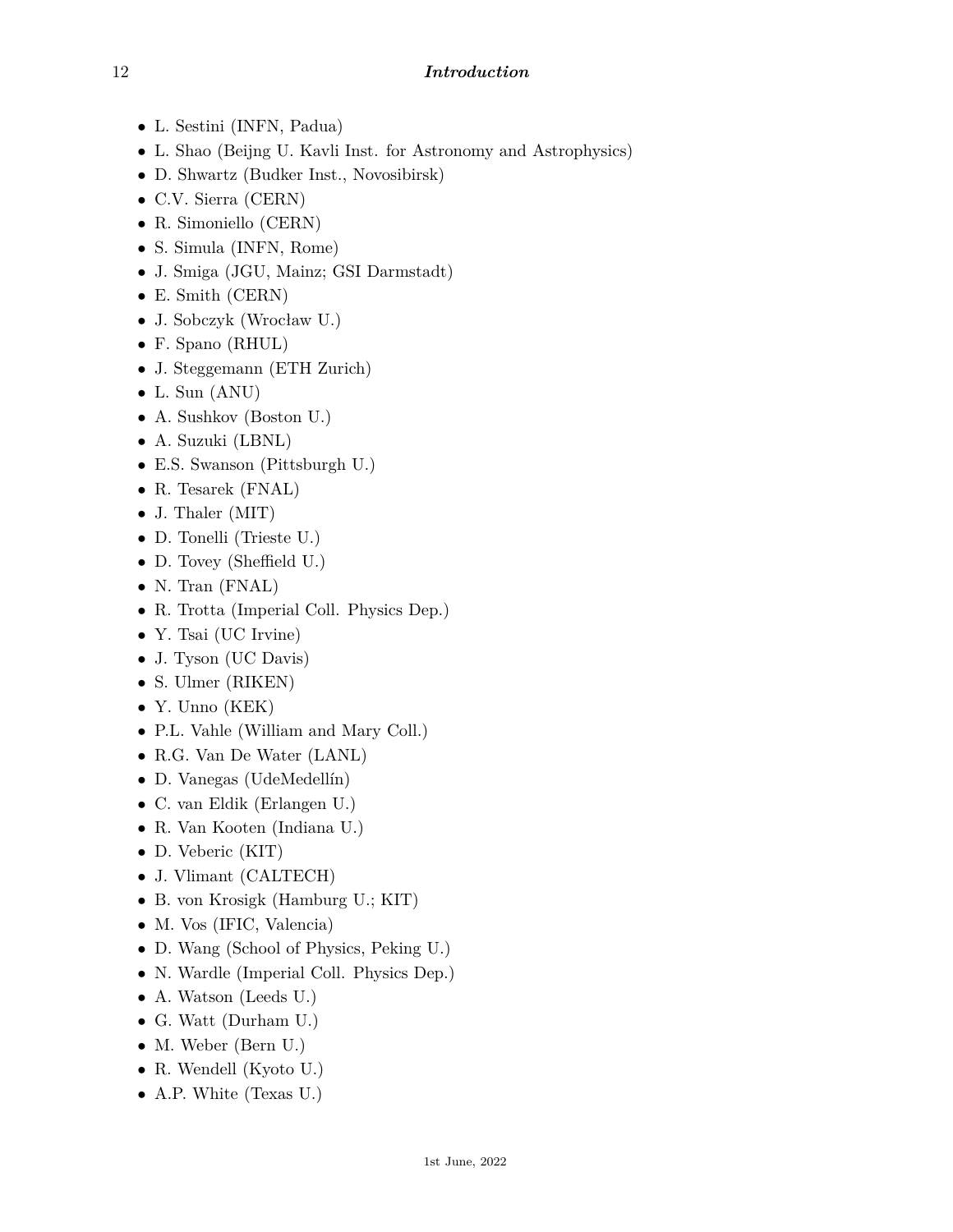- M. Wilkinson (U. of Cincinnati)
- C. Will (Florida State U.)
- M. Williams (Manchester U.)
- J. Wilson (Johns Hopkins U.)
- M. Wilson (Toronto U.)
- Z. Xu (CERN)
- A. Yamamoto (KEK)
- T. Yamanaka (Osaka U.)
- N. Yamasaki (JAXA)
- S. Yang (Sun Yat-sen U.)
- P. Yin (IHEP Beijing)
- K. Yokoya (KEK)
- C. Yuan (IHEP Beijing)
- Q. Yue (Tsinghua U.)
- D. Zerwas (LAL Orsay)
- C. Zhang (IHEP Beijing)
- J. Zhang (IHEP)
- B. Zheng (South China U.)
- K. Zhu (IHEP Beijing)
- K. Zioutas (U. Patras)
- B. Zou (Academia Sinica, Inst. of Physics)

## **4 Naming scheme for hadrons**

We introduced in the 1986 edition [\[3\]](#page-19-2) a new naming scheme for the hadrons. Changes from older terminology affected mainly the heavier mesons made of *u, d,* and *s* quarks. Otherwise, the only important change to known hadrons was that the  $F^{\pm}$  became the  $D_s^{\pm}$ . None of the lightest pseudoscalar or vector mesons changed names, nor did the  $c\bar{c}$  or  $b\bar{b}$  mesons (we do, however, now use  $\chi_c$  for the  $c\bar{c}$   $\chi$  states), nor did any of the established baryons. The Summary Tables give both the new and old names whenever a change has occurred.

In the 2018 edition [\[4\]](#page-19-3), the naming scheme was extended to address the naming of charmonium and bottomonium states that are commonly referred to as X, Y or Z states in the literature. The current scheme is described in "Naming Scheme for Hadrons" (p. 1) of this *Review*. A table details the correspondence between the names newly adopted by the PDG and those that have appeared in the literature. For this edition the naming scheme was further extended to accommodate states with quantum numbers not allowed for  $q\bar{q}$  and  $qqq$  states.

We give here our conventions on type-setting style. Particle symbols are italic (or slanted) characters:  $e^-$ , *p*, *Λ*,  $\pi^0$ ,  $K_L$ ,  $D_s^+$ , *b*. Charge is indicated by a superscript:  $B^-$ ,  $\Delta^{++}$ . Charge is not normally indicated for *p*, *n*, or the quarks, and is optional for neutral isosinglets: *η* or *η*<sup>0</sup>. Antiparticles and particles are distinguished by charge for charged leptons and mesons:  $τ<sup>+</sup>$ , *K*<sup>-</sup>. Otherwise, distinct antiparticles are indicated by a bar (overline):  $\bar{\nu}_{\mu}$ ,  $\bar{t}$ ,  $\bar{p}$ ,  $\bar{K}^0$ , and  $\bar{\Sigma}^+$  (the antiparticle of the  $\Sigma^-$ ).

## **5 Procedures**

## **5.1** *Selection and treatment of data*

The Particle Listings contain all relevant data known to us that are published in journals. With very few exceptions, we do not include results from preprints or conference reports. Nor do we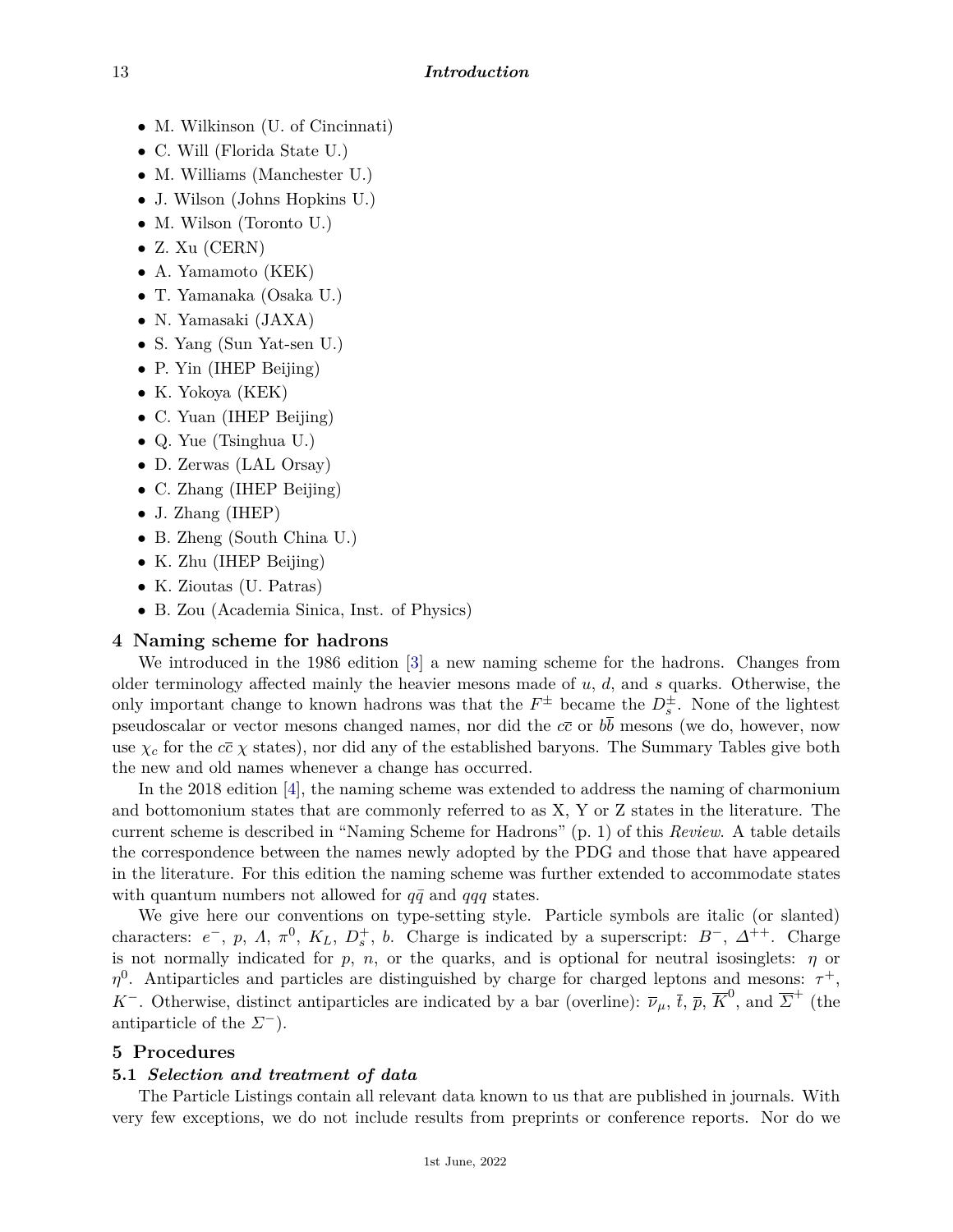include data that are of historical importance only (the Listings are not an archival record). We search every volume of 30 journals through our cutoff date for relevant data. We also include later published papers that are sent to us by the authors (or others).

In the Particle Listings, we clearly separate measurements that are used to calculate or estimate values given in the Summary Tables from measurements that are not used. We give explanatory comments in many such cases. Among the reasons a measurement might be excluded are the following:

- It is superseded by or included in later results.
- No error is given.
- It involves assumptions we question.
- It has a poor signal-to-noise ratio, low statistical significance, or is otherwise of poorer quality than other data available.
- It is clearly inconsistent with other results that appear to be more reliable. Usually we then state the criterion, which sometimes is quite subjective, for selecting "more reliable" data for averaging. See Sec. 5.4.
- It is not independent of other results.
- It is not the best limit (see below).
- It is quoted from a preprint or a conference report.

In some cases, *none* of the measurements is entirely reliable and no average is calculated. For example, the masses of many of the baryon resonances, obtained from partial-wave analyses, are quoted as estimated ranges thought to probably include the true values, rather than as averages with errors. This is discussed in the Baryon Particle Listings.

For upper limits, we normally quote in the Summary Tables the strongest limit. We do not average or combine upper limits except in a very few cases where they may be re-expressed as measured numbers with Gaussian errors.

As is customary, we assume that particle and antiparticle share the same spin, mass, and mean life. The Tests of Conservation Laws table, following the Summary Tables, lists tests of CPT as well as other conservation laws.

We use the following indicators in the Particle Listings to tell how we get values from the tabulated measurements:

- OUR AVERAGE —From a weighted average of selected data.
- OUR FIT —From a constrained or overdetermined multiparameter fit of selected data.
- OUR EVALUATION —Not from a direct measurement, but evaluated from measurements of related quantities.
- OUR ESTIMATE —Based on the observed range of the data. Not from a formal statistical procedure.
- OUR LIMIT —For special cases where the limit is evaluated by us from measured ratios or other data. Not from a direct measurement.

An experimentalist who sees indications of new a particle will of course want to know what has been seen in that region in the past. Hence, we include in the Particle Listings all reported states that, in our opinion, have sufficient statistical merit and that have not been disproved by more reliable data. However, we promote to the Summary Tables only those states that we feel are well-established. This judgment is, of course, somewhat subjective and no precise criteria can be given. For more detailed discussions, see the reviews section on Particle Properties.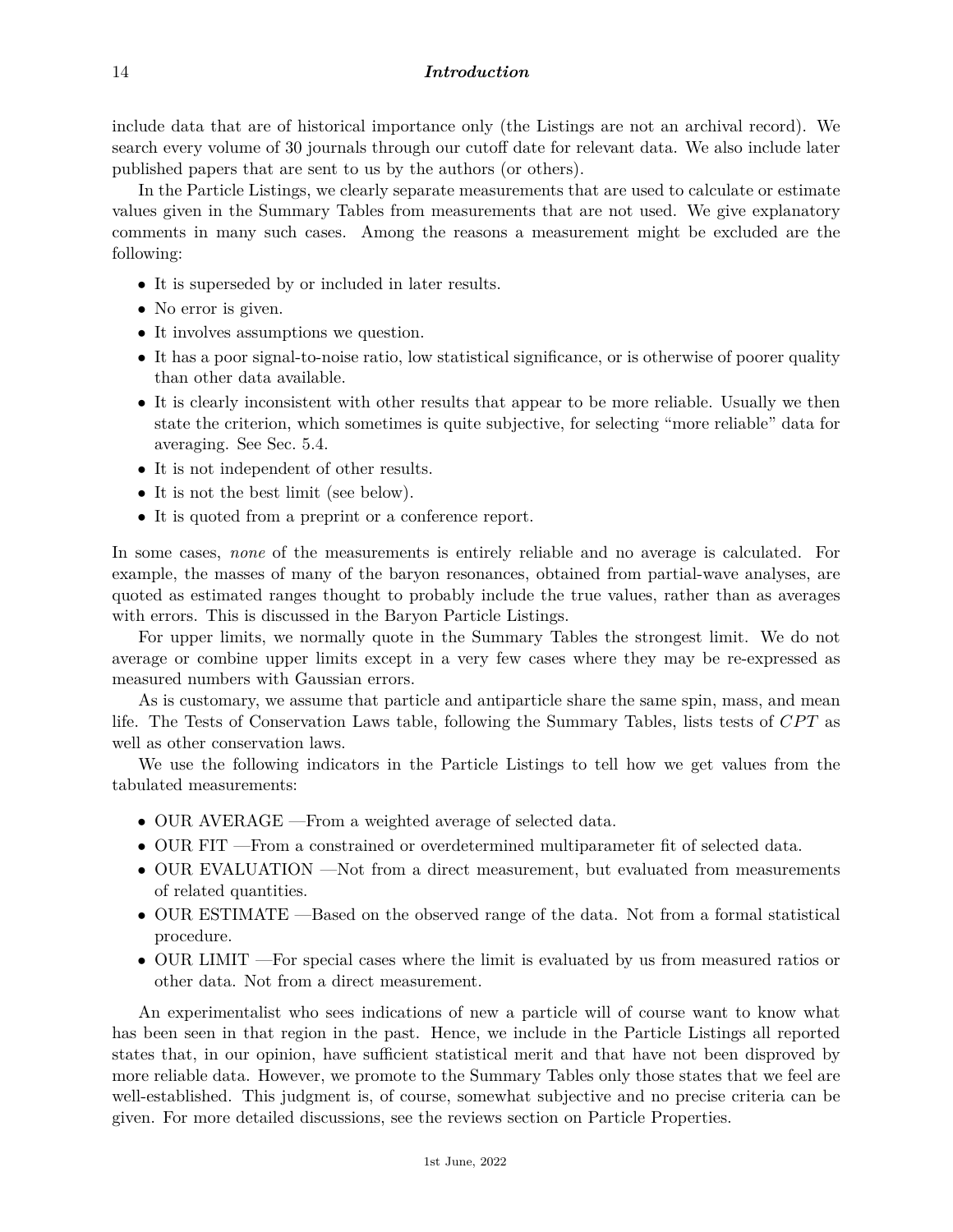#### **5.2** *Averages and fits*

We divide this discussion on obtaining averages and errors into three sections: (1) treatment of errors; (2) unconstrained averaging; (3) constrained fits.

#### 5.2.1 *Treatment of errors*

In what follows, the "error"  $\delta x$  means that the range  $x \pm \delta x$  is intended to be a 68.3% confidence interval about the central value *x*. We treat this error as if it were Gaussian. Thus, when the error *is* Gaussian,  $\delta x$  is the usual one standard deviation  $(1\sigma)$ . Many experimenters now give statistical and systematic errors separately, in which case we usually quote both errors, with the statistical error first. For averages and fits, we then add the two errors in quadrature and use this combined error for *δx*.

When experimenters quote asymmetric errors  $(\delta x)^+$  and  $(\delta x)^-$  for a measurement *x*, the error that we use for that measurement in making an average or a fit with other measurements is a continuous function of these three quantities. When the resultant average or fit  $\bar{x}$  is less than  $x - (\delta x)^{-}$ , we use  $(\delta x)^{-}$ ; when it is greater than  $x + (\delta x)^{+}$ , we use  $(\delta x)^{+}$ . In between, the error we use is a linear function of *x*. Since the errors we use are functions of the result, we iterate to get the final result. Asymmetric output errors are determined from the input errors assuming a linear relation between the input and output quantities.

In fitting or averaging, we usually do not include correlations between different measurements, but we try to select data in such a way as to reduce correlations. Correlated errors are, however, treated explicitly when there are a number of results of the form  $A_i \pm \sigma_i \pm \Delta$  that have identical systematic errors  $\Delta$ . In this case, one can first average the  $A_i \pm \sigma_i$  and then combine the resulting statistical error with *∆*. One obtains, however, the same result by averaging  $A_i \pm (\sigma_i^2 + \Delta_i^2)^{1/2}$ , where  $\Delta_i = \sigma_i \Delta [\sum (1/\sigma_j^2)]^{1/2}$ . This procedure has the advantage that, with the modified systematic errors  $\Delta_i$ , each measurement may be treated as independent and averaged in the usual way with other data. Therefore, when appropriate, we adopt this procedure. We tabulate *∆* and invoke an automated procedure that computes  $\Delta_i$  before averaging, and we include a note saying that there are common systematic errors.

Another common case of correlated errors occurs when experimenters measure two quantities and then quote the two and their difference, *e.g.*,  $m_1$ ,  $m_2$ , and  $\Delta = m_2 - m_1$ . We cannot enter all of  $m_1$ ,  $m_2$  and  $\Delta$  into a constrained fit because they are not independent. In some cases, it is a good approximation to ignore the quantity with the largest error and put the other two into the fit. However, in some cases correlations are such that the errors on  $m_1$ ,  $m_2$  and  $\Delta$  are comparable and none of the three values can be ignored. In this case, we put all three values into the fit and invoke an automated procedure to increase the errors prior to fitting such that the three quantities can be treated as independent measurements in the constrained fit. We include a note saying that this has been done.

#### 5.2.2 *Unconstrained averaging*

To average data, we use a standard weighted least-squares procedure and in some cases, discussed below, increase the errors with a "scale factor." We begin by assuming that measurements of a given quantity are uncorrelated, and calculate a weighted average and error as

$$
\overline{x} \pm \delta \overline{x} = \frac{\sum_{i} w_i x_i}{\sum_{i} w_i} \pm (\sum_{i} w_i)^{-1/2} , \qquad (1)
$$

where

$$
w_i = 1/(\delta x_i)^2.
$$

Here  $x_i$  and  $\delta x_i$  are the value and error reported by the *i*<sup>th</sup> experiment, and the sums run over the *N* experiments. We then calculate  $\chi^2 = \sum w_i (\bar{x} - x_i)^2$  and compare it with  $N - 1$ , which is the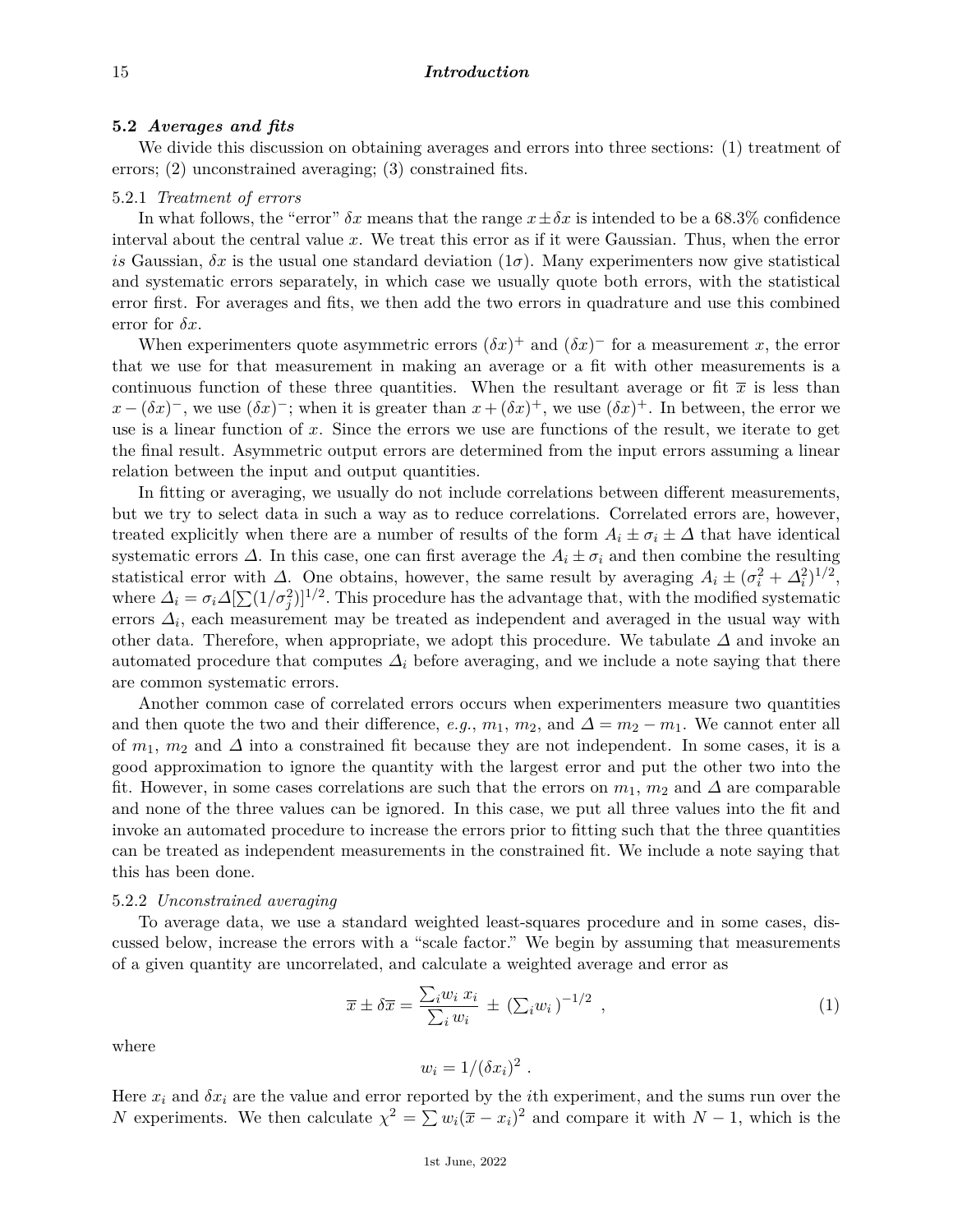expectation value of  $\chi^2$  if the measurements are from a Gaussian distribution.

If  $\chi^2/(N-1)$  is less than or equal to 1, and there are no known problems with the data, we accept the results.

If  $\chi^2/(N-1)$  is very large, we may choose not to use the average at all. Alternatively, we may quote the calculated average, but then make an educated guess of the error, a conservative estimate designed to take into account known problems with the data.

Finally, if  $\chi^2/(N-1)$  is greater than 1, but not greatly so, we still average the data, but then also do the following:

(a) We increase our quoted error,  $\delta \bar{x}$  in Eq. (1), by a scale factor *S* defined as

$$
S = \left[\chi^2/(N-1)\right]^{1/2} \tag{2}
$$

Our reasoning is as follows. The large value of the  $\chi^2$  is likely to be due to underestimation of errors in at least one of the experiments. Not knowing which of the errors are underestimated, we assume they are all underestimated by the same factor *S*. If we scale up all the input errors by this factor, the  $\chi^2$  becomes  $N-1$ , and of course the output error  $\delta \bar{x}$  scales up by the same factor. See Ref. [\[5\]](#page-19-4).

When combining data with widely varying errors, we modify this procedure slightly. We evaluate *S* using only the experiments with smaller errors. Our cutoff or ceiling on  $\delta x_i$  is arbitrarily chosen to be

$$
\delta_0 = 3N^{1/2} \delta \overline{x} ,
$$

where  $\delta \bar{x}$  is the unscaled error of the mean of all the experiments. Our reasoning is that although the low-precision experiments have little influence on the values  $\bar{x}$  and  $\delta \bar{x}$ , they can make significant contributions to the  $\chi^2$ , and the contribution of the high-precision experiments thus tends to be obscured. Note that if each experiment has the same error  $\delta x_i$ , then  $\delta \bar{x}$  is  $\delta x_i/N^{1/2}$ , so each  $\delta x_i$  is well below the cutoff. (More often, however, we simply exclude measurements with relatively large errors from averages and fits: new, precise data chase out old, imprecise data.)

Our scaling procedure has the property that if there are two values with comparable errors separated by much more than their stated errors (with or without a number of other values of lower accuracy), the scaled-up error  $\delta \bar{x}$  is approximately half the interval between the two discrepant values.

We emphasize that our scaling procedure for *errors* in no way affects central values. And if you wish to recover the unscaled error  $\delta \bar{x}$ , simply divide the quoted error by *S*.

(b) If the number *M* of experiments with an error smaller than  $\delta_0$  is at least three, and if  $\chi^2/(M-1)$  is greater than 1.25, we show in the Particle Listings an ideogram of the data. Figure 1 is an example. Sometimes one or two data points lie apart from the main body; other times the data split into two or more groups. We extract no numbers from these ideograms; they are simply visual aids, which the reader may use as he or she sees fit.

Each measurement in an ideogram is represented by a Gaussian with a central value  $x_i$ , error  $\delta x_i$ , and area proportional to  $1/\delta x_i$ . The choice of  $1/\delta x_i$  for the area is somewhat arbitrary. With this choice, the center of gravity of the ideogram corresponds to an average that uses weights  $1/\delta x_i$ rather than the  $(1/\delta x_i)^2$  actually used in the averages. This may be appropriate when some of the experiments have seriously underestimated systematic errors. However, since for this choice of area the height of the Gaussian for each measurement is proportional to  $(1/\delta x_i)^2$ , the peak position of the ideogram will often favor the high-precision measurements at least as much as does the least-squares average. See our 1986 edition [\[3\]](#page-19-2) for a detailed discussion of the use of ideograms.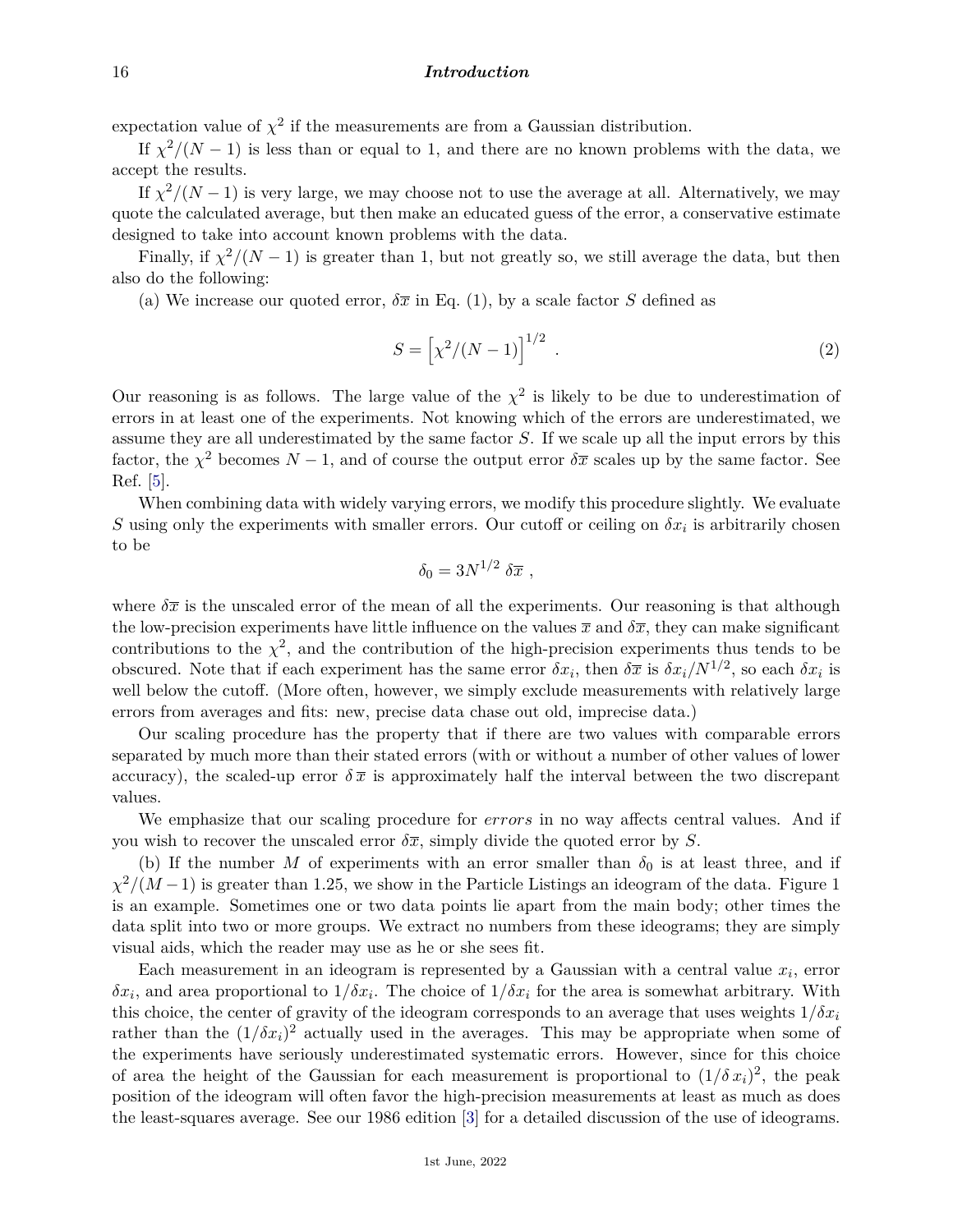#### 5.2.3 *Constrained fits*

In some cases, such as branching ratios or masses and mass differences, a constrained fit may be needed to obtain the best values of a set of parameters. For example, most branching ratios and rate measurements are analyzed by making a simultaneous least-squares fit to all the data and extracting the partial decay fractions  $P_i$ , the partial widths  $\Gamma_i$ , the full width  $\Gamma$  (or mean life), and the associated error matrix.

Assume, for example, that a state has *m* partial decay fractions  $P_i$ , where  $\sum P_i = 1$ . These have been measured in  $N_r$  different ratios  $R_r$ , where, e.g.,  $R_1 = P_1/P_2$ ,  $R_2 = P_1/P_3$ , *etc.* [We can handle any ratio *R* of the form  $\sum \alpha_i P_i / \sum \beta_i P_i$ , where  $\alpha_i$  and  $\beta_i$  are constants, usually 1 or 0. The forms  $R = P_i P_j$  and  $R = (P_i P_j)^{1/2}$  are also allowed.] Further, assume that *each* ratio R has been measured by  $N_k$  experiments (we designate each experiment with a subscript  $k$ , e.g.,  $R_{1k}$ ). We then find the best values of the fractions  $P_i$  by minimizing the  $\chi^2$  as a function of the  $m-1$ independent parameters:

$$
\chi^2 = \sum_{r=1}^{N_r} \sum_{k=1}^{N_k} \left( \frac{R_{rk} - R_r}{\delta R_{rk}} \right)^2,
$$
\n(3)

where the  $R_{rk}$  are the measured values and  $R_r$  are the fitted values of the branching ratios.

In addition to the fitted values  $\overline{P}_i$ , we calculate an error matrix  $\langle \delta \overline{P}_i \ \delta \overline{P}_j \rangle$ . We tabulate the diagonal elements of  $\delta \overline{P}_i = \langle \delta \overline{P}_i \delta \overline{P}_i \rangle^{1/2}$  (except that some errors are scaled as discussed below). In the Particle Listings, we give the complete correlation matrix; we also calculate the fitted value of each ratio, for comparison with the input data, and list it above the relevant input, along with a simple unconstrained average of the same input.

Three comments on the example above:

(1) There was no connection assumed between measurements of the full width and the branching ratios. But often we also have information on partial widths *Γ<sup>i</sup>* as well as the total width *Γ*. In this case we must introduce  $\Gamma$  as a parameter in the fit, along with the  $P_i$ , and we give correlation matrices for the widths in the Particle Listings.

(2) We try to pick those ratios and widths that are as independent and as close to the original data as possible. When one experiment measures all the branching fractions and constrains their sum to be one, we leave one of them (usually the least well-determined one) out of the fit to make the set of input data more nearly independent. We now do allow for correlations between input data.

(3) We calculate scale factors for both the  $R_r$  and  $P_i$  when the measurements for any  $R$  give a larger-than-expected contribution to the  $\chi^2$ . According to Eq. (3), the double sum for  $\chi^2$  is first summed over experiments  $k = 1$  to  $N_k$ , leaving a single sum over ratios  $\chi^2 = \sum \chi^2_r$ . One is tempted to define a scale factor for the ratio *r* as  $S_r^2 = \chi_r^2/\langle \chi_r^2 \rangle$ . However, since  $\langle \chi_r^2 \rangle$  is not a fixed quantity (it is somewhere between  $N_k$  and  $N_{k-1}$ ), we do not know how to evaluate this expression. Instead, we define

$$
S_r^2 = \frac{1}{N_k} \sum_{k=1}^{N_k} \frac{\left(R_{rk} - \overline{R}_r\right)^2}{\langle (R_{rk} - \overline{R}_r)^2 \rangle}.
$$
\n
$$
\tag{4}
$$

With this definition the expected value of  $S_r^2$  is one. We can show that

$$
\langle (R_{rk} - \overline{R}_r)^2 \rangle = \langle (\delta R_{rk})^2 \rangle - (\delta \overline{R}_r)^2, \tag{5}
$$

where  $\delta \overline{R}_r$  is the fitted error for ratio *r*.

The fit is redone using errors for the branching ratios that are scaled by the larger of *S<sup>r</sup>* and unity, from which new and often larger errors  $\delta \overline{P}'_i$  are obtained. The scale factors we finally list in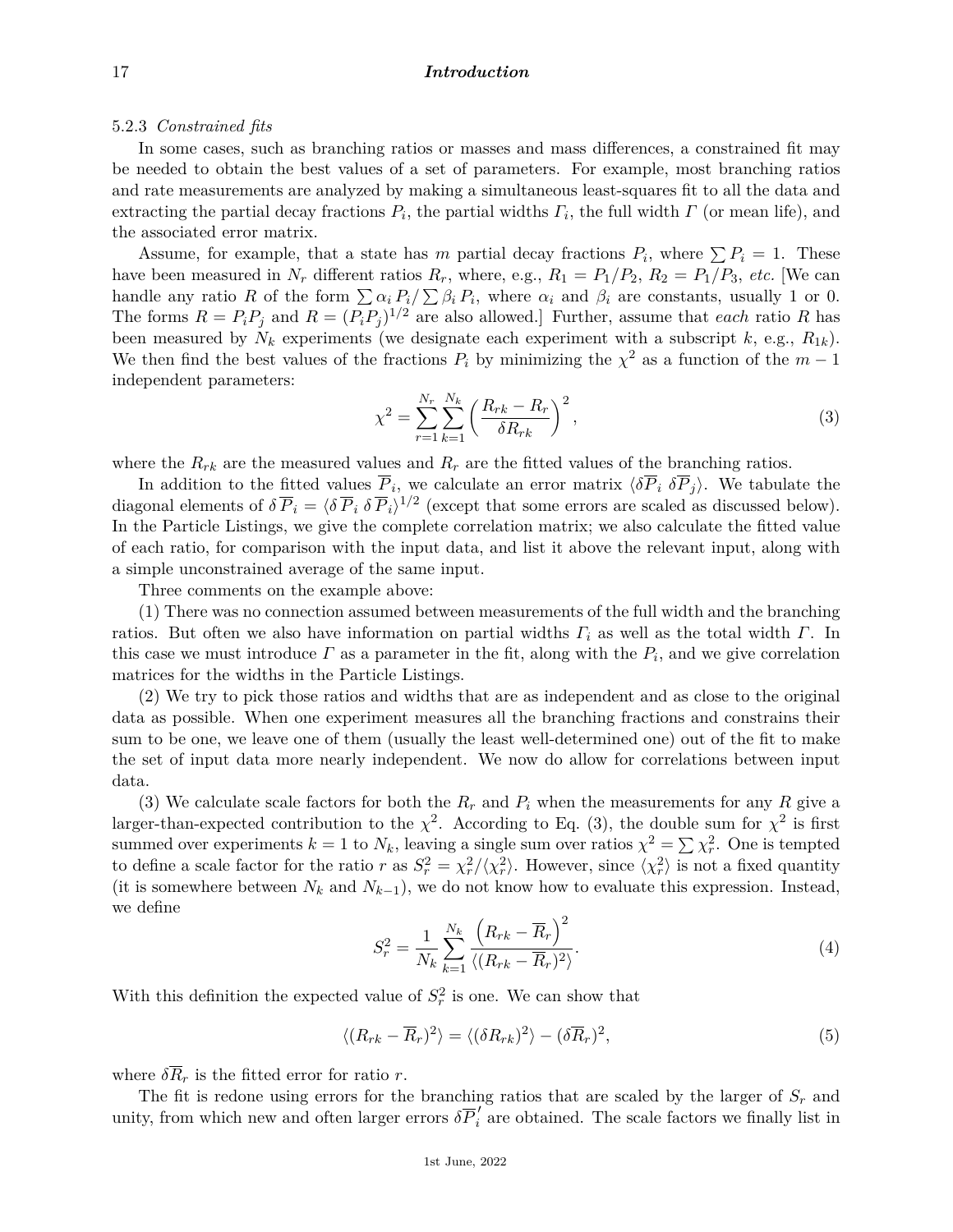

**Figure 1:** A typical ideogram. The arrow at the top shows the position of the weighted average, while the width of the shaded pattern shows the error in the average after scaling by the factor *S*. The column on the right gives the  $\chi^2$  contribution of each of the experiments. Note that the next-to-last experiment, denoted by the incomplete error flag  $(\perp)$ , is not used in the calculation of *S* (see the text).

such cases are defined by  $S_i = \delta \overline{P}'_i / \delta \overline{P}_i$ . However, in line with our policy of not letting *S* affect the central values, we give the values of  $\overline{P}_i$  obtained from the original (unscaled) fit.

There is one special case in which the errors that are obtained by the preceding procedure may be changed. When a fitted branching ratio (or rate)  $P_i$  turns out to be less than three standard deviations  $(\delta \overline{P}_{i}^{\prime})$  $\sum_{i=1}^{N}$  from zero, a new smaller error  $(\delta \overline{P}_{i}^{"})$  $\binom{n}{i}$  is calculated on the low side by requiring the area under the Gaussian between  $\overline{P}_i - (\delta \overline{P}_i'')$  $\binom{n}{i}$ <sup>-</sup> and  $\overline{P}_i$  to be 68.3% of the area between zero and  $\overline{P}_i$ . A similar correction is made for branching fractions that are within three standard deviations of one. This keeps the quoted errors from overlapping the boundary of the physical region.

#### **5.3** *Rounding*

While the results shown in the Particle Listings are usually exactly those published by the experiments, the numbers that appear in the Summary Tables (means, averages and limits) are subject to a set of rounding rules.

The basic rule states that if the three highest order digits of the error lie between 100 and 354, we round to two significant digits. If they lie between 355 and 949, we round to one significant digit. Finally, if they lie between 950 and 999, we round up to 1000 and keep two significant digits. In all cases, the central value is given with a precision that matches that of the error. So, for example,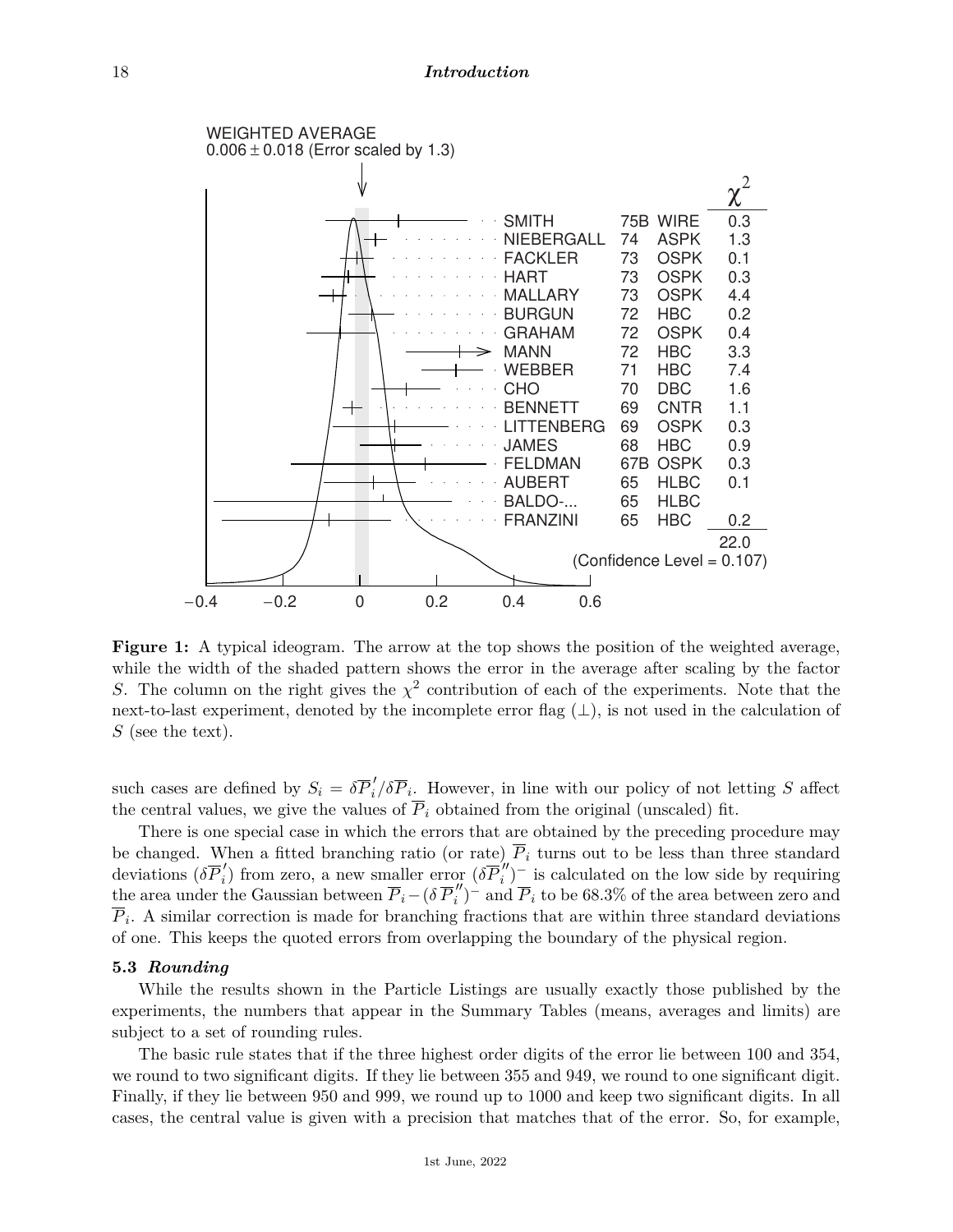the result (coming from an average)  $0.827 \pm 0.119$  would appear as  $0.83 \pm 0.12$ , while  $0.827 \pm 0.367$ would turn into  $0.8 \pm 0.4$ .

In cases where there are asymmetric errors, if these errors differ by less than 10 percent of the average of the two errors, the average is instead used as a symmetric error in the displayed result and the rounding is determined by this average. Otherwise, the narrower of the two asymmetric errors is used to determine the rounding on both.

Rounding of this form is also performed on the value of limits that come from calculations (but not on limits that are directly taken from a single source).

Finally, we should point out that in several instances, when a group of results come from a single fit to a set of data, we have chosen to keep two significant digits for all the results. This happens, for instance, for several properties of the *W* and *Z* bosons and the  $\tau$  lepton.

#### **5.4** *Discussion*

The problem of averaging data containing discrepant values is nicely discussed by Taylor in Ref. [\[6\]](#page-19-5). He considers a number of algorithms that attempt to incorporate inconsistent data into a meaningful average. However, it is difficult to develop a procedure that handles simultaneously in a reasonable way two basic types of situations: (a) data that lie apart from the main body of the data are incorrect (contain unreported errors); and (b) the opposite—it is the main body of data that is incorrect. Unfortunately, as Taylor shows, case (b) is not infrequent. He concludes that the choice of procedure is less significant than the initial choice of data to include or exclude.

We place much emphasis on this choice of data. Often we solicit the help of outside experts (consultants). Sometimes, however, it is simply impossible to determine which of a set of discrepant measurements are correct. Our scale-factor technique is an attempt to address this ignorance by increasing the error. In effect, we are saying that present experiments do not allow a precise determination of this quantity because of unresolvable discrepancies, and one must await further measurements. The reader is warned of this situation by the size of the scale factor, and if he or she desires can go back to the literature (via the Particle Listings) and redo the average with a different choice of data.

Our situation is less severe than most of the cases Taylor considers, such as estimates of the fundamental constants like  $\hbar$ , *etc.* Most of the errors in his case are dominated by systematic effects. For our data, statistical errors are often at least as large as systematic errors, and statistical errors are usually easier to estimate. A notable exception occurs in partial-wave analyses, where different techniques applied to the same data yield different results. In this case, as stated earlier, we often do not make an average but just quote a range of values.

A brief history of early Particle Data Group averages is given in Ref. [\[5\]](#page-19-4). Our History Plots show the time evolution of some of our values of a few particle properties. Sometimes large changes occur. These usually reflect the introduction of significant new data or the discarding of older data. Older data are discarded in favor of newer data when it is felt that the newer data have smaller systematic errors, or have more checks on systematic errors, or have made corrections unknown at the time of the older experiments, or simply have much smaller errors. Sometimes, the scale factor becomes large near the time at which a large jump takes place, reflecting the uncertainty introduced by the new and inconsistent data. By and large, however, a full scan of our history plots shows a dull progression toward greater precision at central values quite consistent with the first data points shown.

We conclude that the reliability of the combination of experimental data and our averaging procedures is usually good, but it is important to be aware that fluctuations outside of the quoted errors can and do occur.